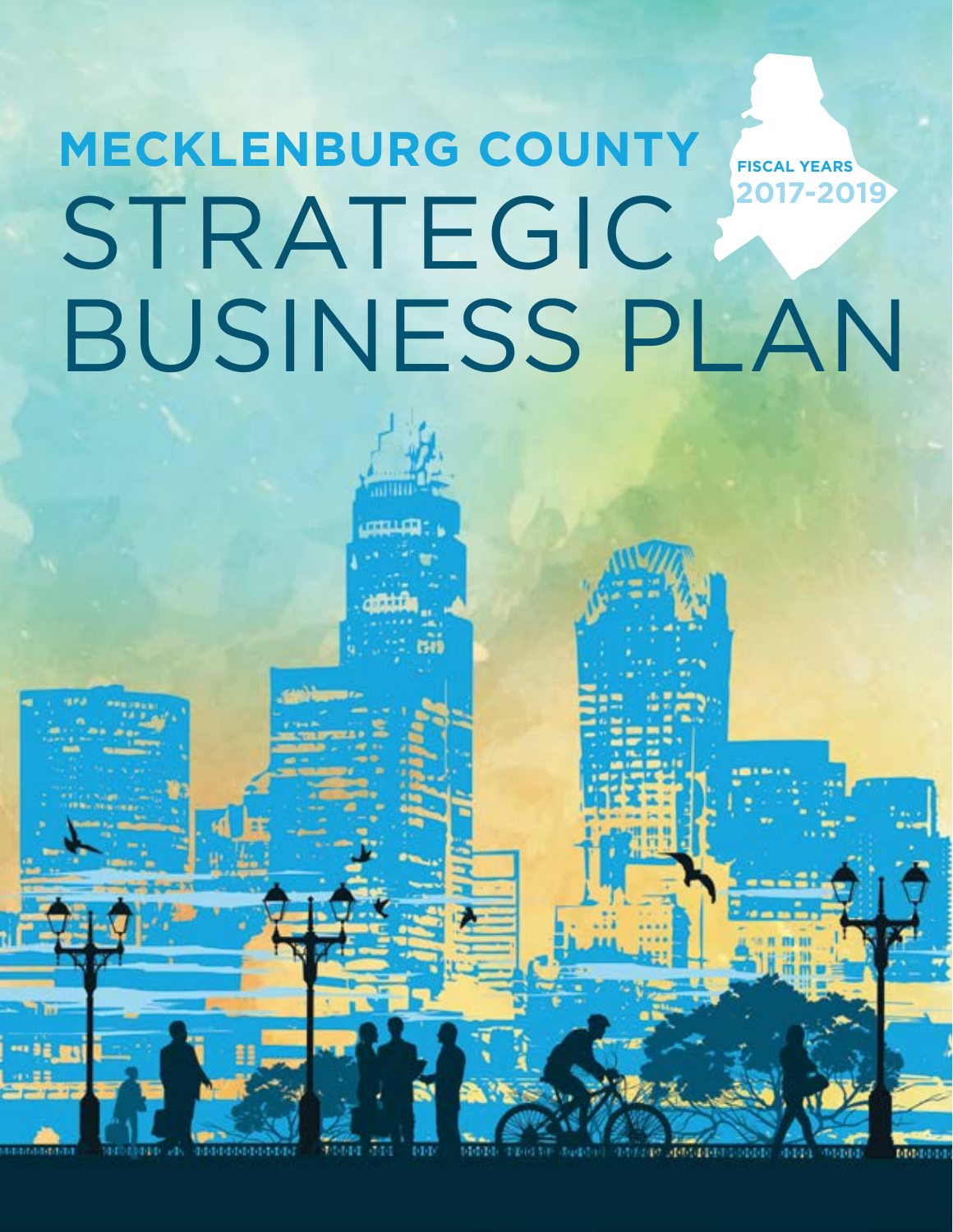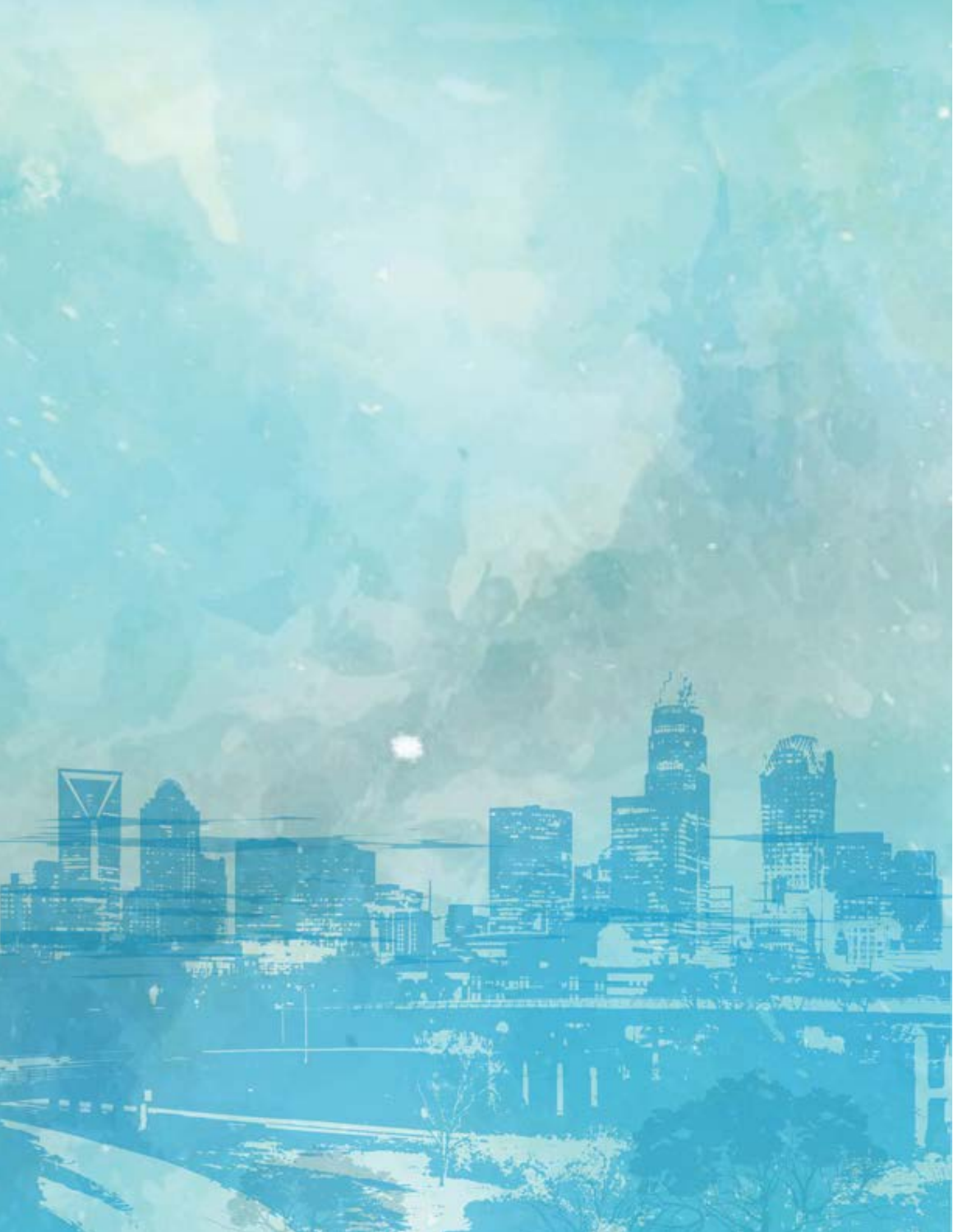## **CONTENTS**

- **04 • Mecklenburg Board of County Commissioners**
- **05 • Community Vision**
- **06 • Organizational Vision, Mission, Values and Guiding Principles**
- **07 • Executive Leadership and Strategic Planning & Evaluation Team**
- **08 • County Departments and Business Partners**
- **09 • About the Strategic Planning Process**
- **10 • Introduction to Our Plan**
- **11 • Goal Areas and Outcomes Overview**
- **12 • 2017—2019 Goal Areas and Outcomes**
	- - Accountable Government
	- Connected Community
	- Economic Opportunities
	- Healthy Community
	- Safe Community
- **17 • Key Initiatives Overview**

#### **18 • 2017—2019 Key Initiatives**

- 1: Long-Term Financial Planning
- 2: Business Continuity
- 3: Enterprise Risk Management
- 4: Grants Management Strategy
- 5: Bringing Mecklenburg County To You
- 6: Land Disposition Strategy
- 7: Health and Human Services Integrated Service Delivery Model Community Resource Centers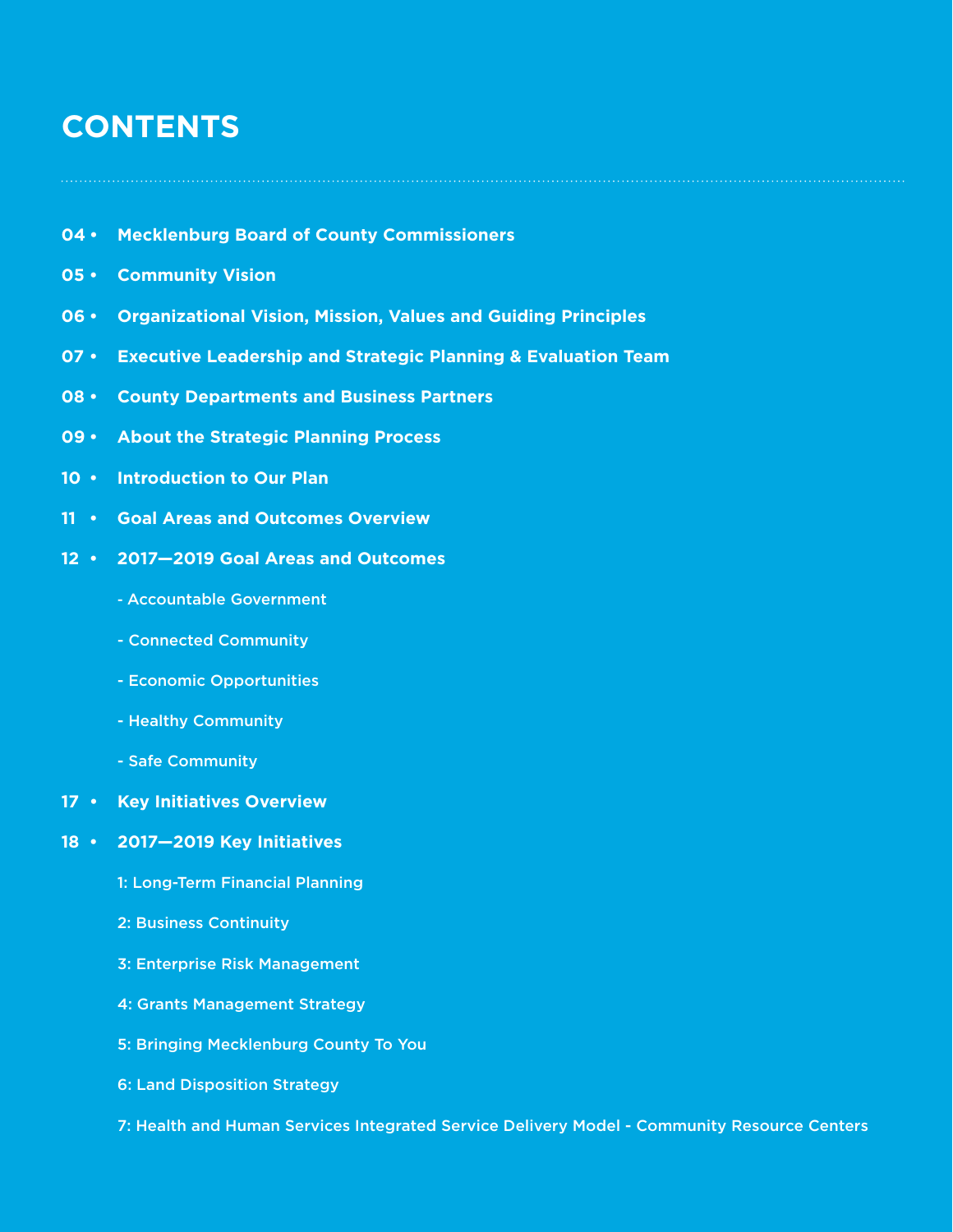

*Back row L to R:* George Dunlap, Bill James, Matthew Ridenhour, Dumont Clarke, *Front row L to R:* Pat Cotham, Jim Puckett, Ella B. Scarborough, Trevor Fuller, Vilma Leake

## **MECKLENBURG BOARD OF COUNTY COMMISSIONERS**

**At Large** Chair - Ella B. Scarborough

**District 1** Vice Chair - Jim Puckett

**District 2** Commissioner - Vilma Leake

**District 3** Commissioner - George Dunlap

**District 4** Commissioner - Dumont Clarke **District 5** Commissioner - Matthew Ridenhour

**District 6** Commissioner - Bill James

**At Large** Commissioner - Pat Cotham

**At Large** Commissioner - Trevor Fuller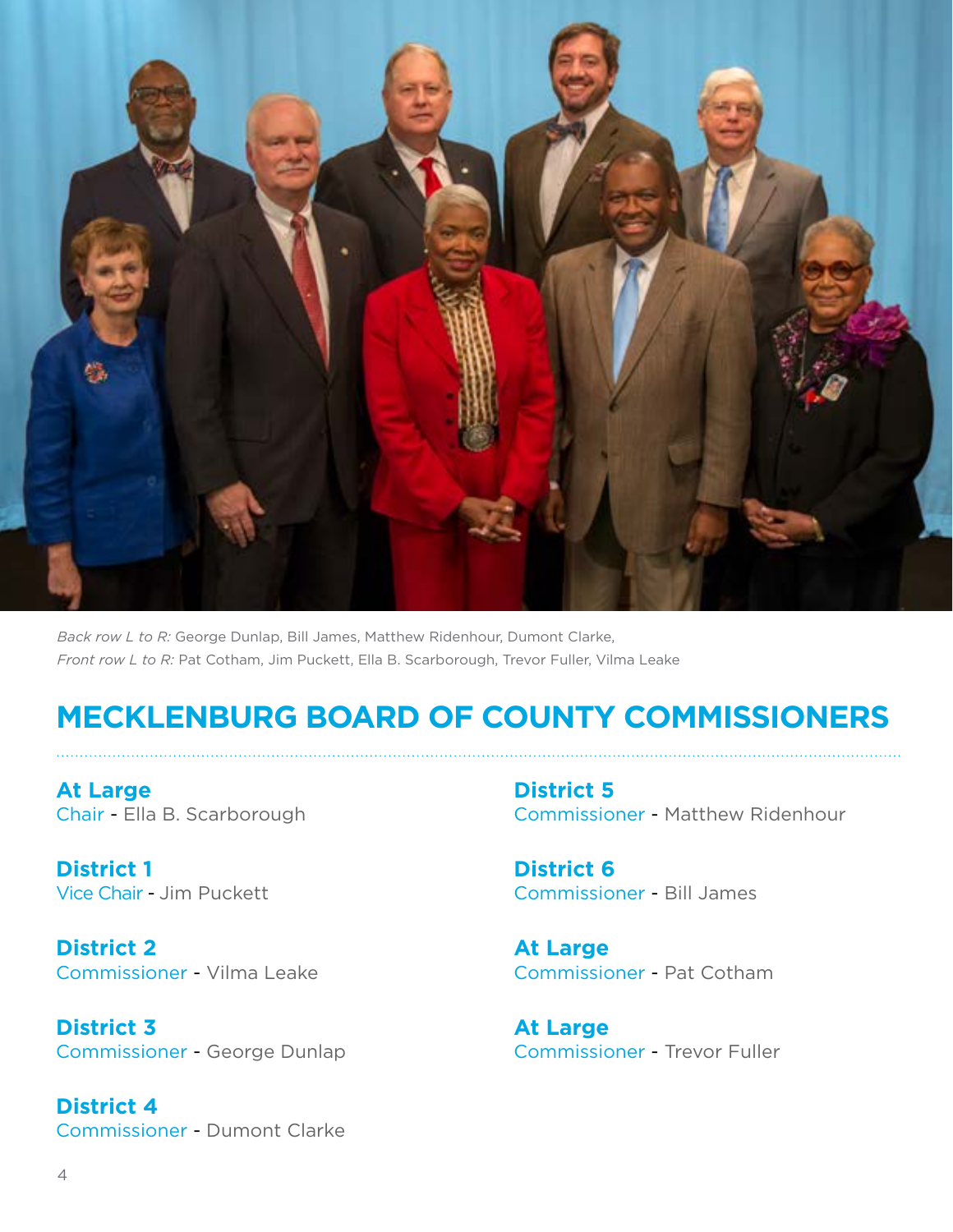### **MECKLENBURG BOARD OF COUNTY COMMISSIONERS COMMUNITY VISION**

Mecklenburg County will be a community of pride and choice for people to **LIVE, LEARN, WORK,** and **RECREATE.**

> Residents in Mecklenburg County will reside in a welcoming and thriving metropolitan area comprising 14 counties in North Carolina and South Carolina. Mecklenburg County will be the regional place of choice and home to generations of families and cultures from all over the world and economic backgrounds. Taxes will be competitive relative to the region for the scope and quality of service provided by local government. We will celebrate diversity and inclusion, promote equality of opportunity and have respect for all of our citizens. We will have safe communities that provide affordable housing opportunities throughout the County. We will provide alternatives to incarceration for those suffering from the disease of alcoholism, substance abuse and mental illness. We will eliminate preventable child deaths and injuries and will have no disparities in resident health based on ethnic background. We will reduce homelessness and poverty in the community. Our senior citizens will receive appropriate services in order to be able to age with dignity. Residents will be physically and socially connected to one another. Residents will have ownership of the community and actively participate in citizen involvement opportunities.



**LIVE**

Residents in Mecklenburg County will have access to high quality education at any point in life and be prepared to meet the needs of employers. We will be a model learning community committed to maximizing academic achievement for every student regardless of socioeconomic standing. The County will continue to be a regional hub for higher education, offering individuals opportunities to attain degrees and further their professional development.

## **WORK**

Residents in Mecklenburg County will have continuing employment opportunities in a diverse economy that provide all who are capable and willing to work, a living wage. All residents will have the opportunity to share equitably in the community's prosperity. We will be innovative and have a vibrant economy as we attract new businesses and support existing businesses. We will have adequate regional mass transit that connects residents to their homes, work, schools, park facilities and commercial centers.



Residents in Mecklenburg County will have access to a system of parks, greenways and open space located throughout the County that connects neighborhoods and satisfies public recreation needs. We will sustain and enhance the environment by protecting our natural landscapes, and have an abundant source of clean drinking water, healthy creeks and good air quality. We will preserve our historical landmarks. Residents and visitors will learn, be inspired by, and enjoy our community's arts, cultural, and recreational opportunities.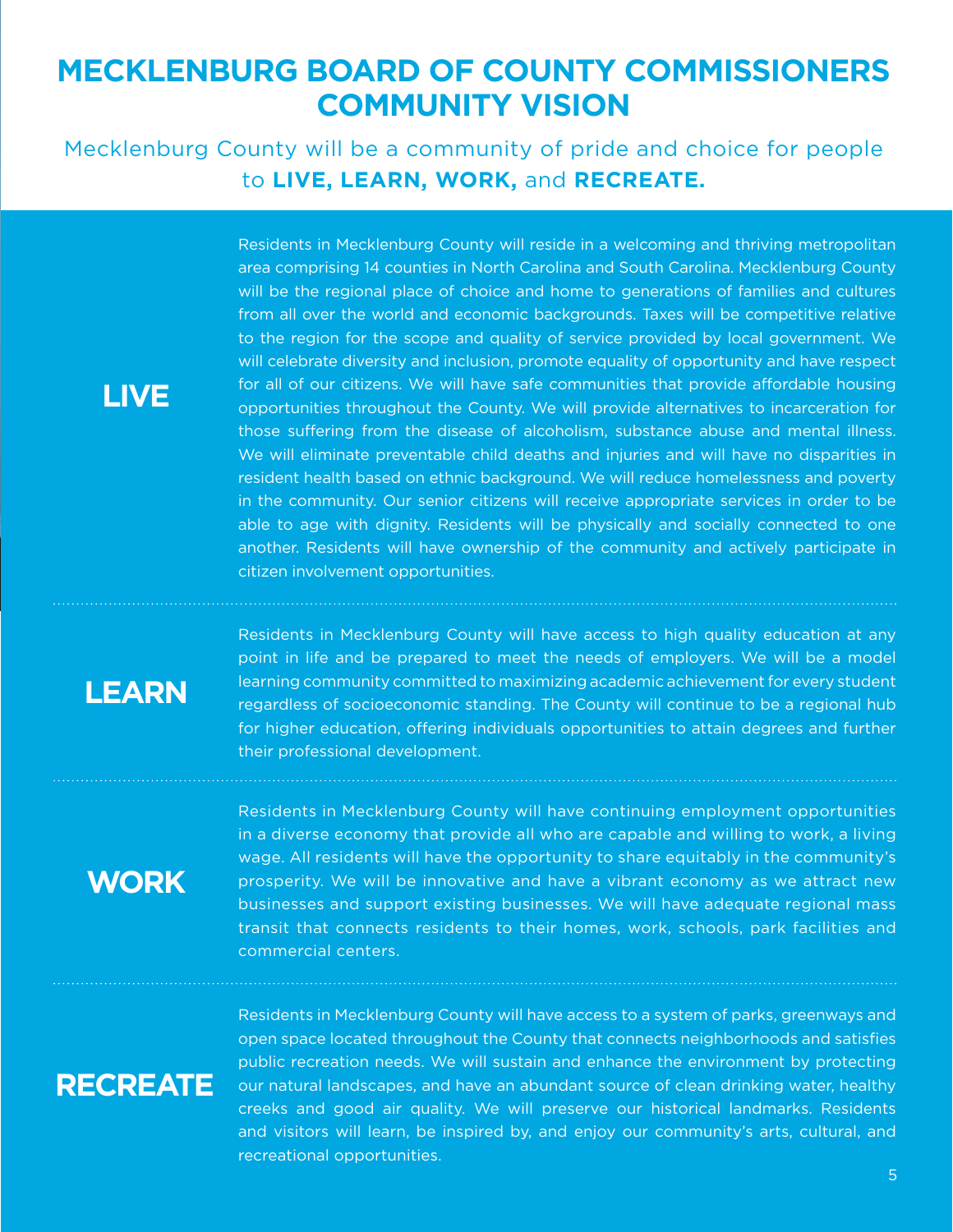

## **OUR VISION**

Mecklenburg County will be the best local government service provider.

## **OUR VISION STATEMENT**

We will maintain a local government that is effective, efficient, responsible and accountable. Partnerships between government, private sector, non-profit organizations and the faith community will bring together people from diverse backgrounds to ensure that our community is resilient and able to address and solve community problems. Through collaborative land use planning and strategic capital investments, there will be a good quality of life in our community.

## **OUR MISSION**

To serve Mecklenburg County residents by helping them improve their lives and community.

## **OUR VALUES AND GUIDING PRINCIPLES**

**Ethics:** We work with integrity.

**Customers:** We serve our customers with courtesy and respect.

**Employees:** We recognize employees as our most important resource.

**Excellence:** We invest in learning and improving.

**Teams:** We work as a team, respecting each other.

**Accountability:** We focus on results.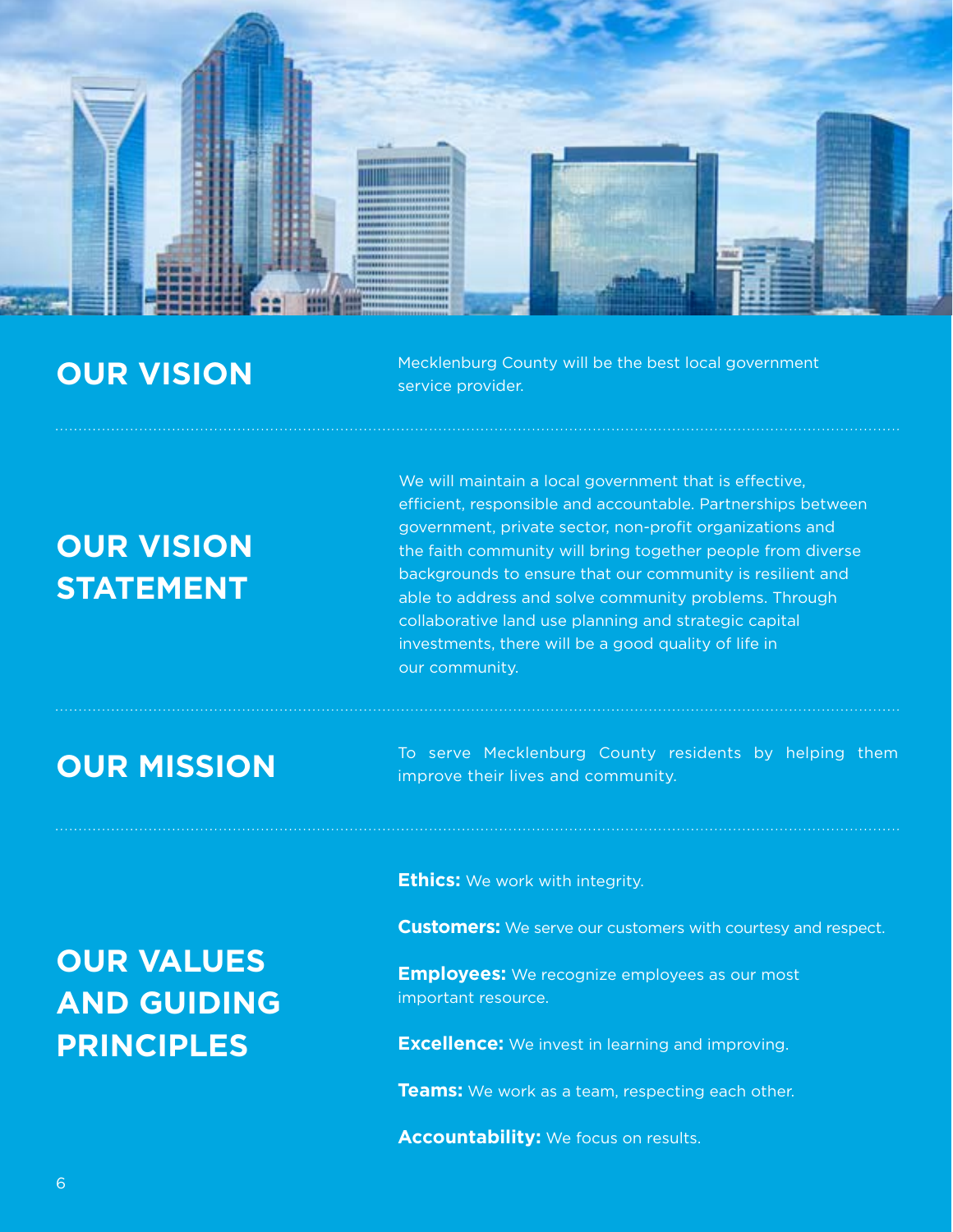

## **EXECUTIVE LEADERSHIP**



County Manager Dena R. Diorio



Deputy County Manager/Chief of Staff Derrick Ramos



Assistant County Manager Mark Foster



Assistant County Manager Leslie Johnson



Assistant County Manager Anthony Trotman

**STRATEGIC PLANNING & EVALUATION TEAM**

Strategic Planning & Evaluation Director Monica R. Allen, PhD

Enterprise Management Analysts

Ellissa Brooks Nelson Ben Chambers John Chesser Karli Godfrey Keyona Jones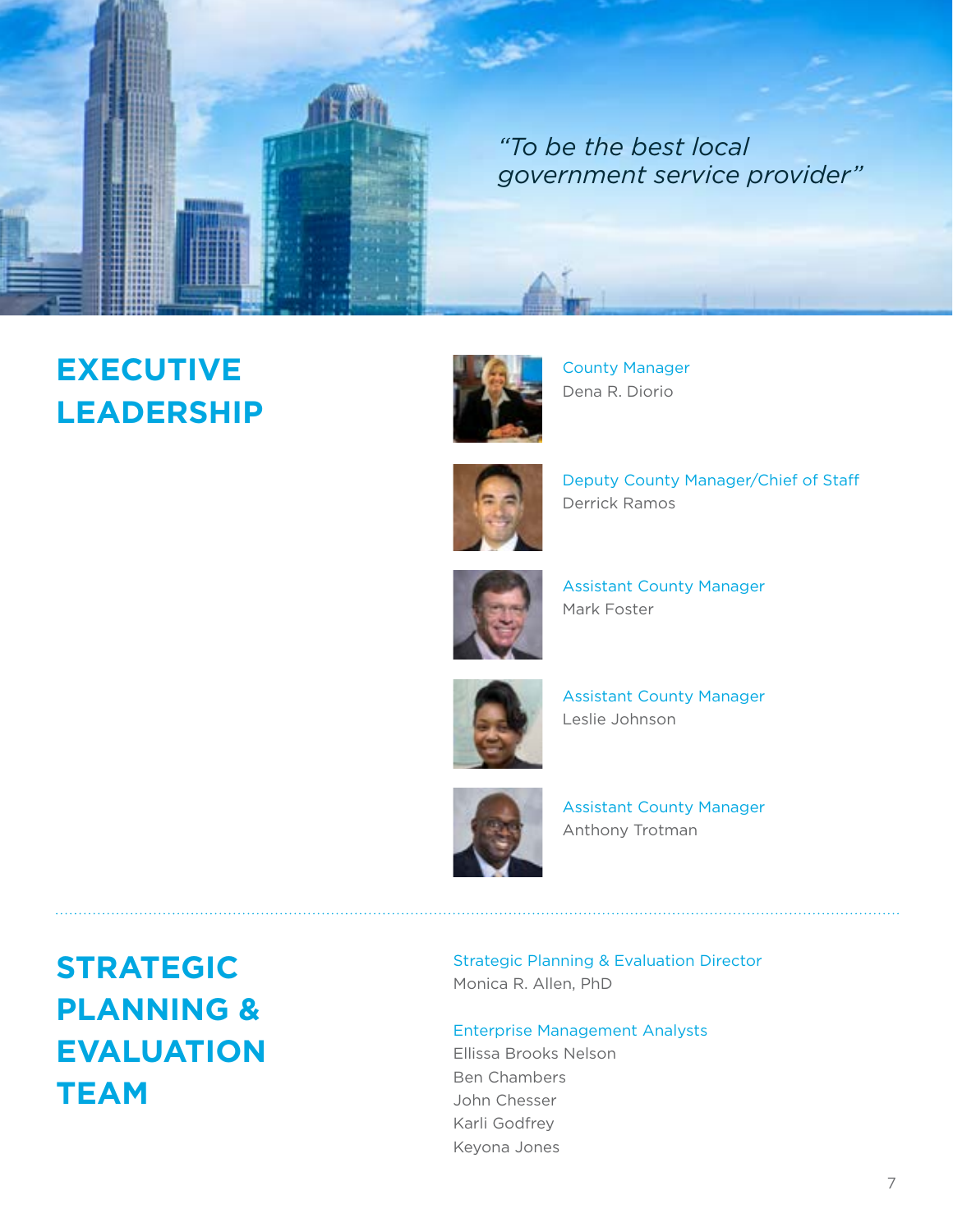

## **MECKLENBURG COUNTY DEPARTMENTS AND BUSINESS PARTNERS**

Asset and Facilities Management Attorney's Office Behavioral Health Board of Elections Charlotte Mecklenburg Library Child Support Enforcement Community Resources Community Support Services County Assessor's Office County Manager's Office Criminal Justice Services Financial Services Human Resources Information Technology Services Internal Audit Land Use and Environmental Services Agency MEDIC Medical Examiner Office of Economic Development Office of the Tax Collector Park and Recreation Public Health Public Information Register of Deeds Sheriff's Office Social Services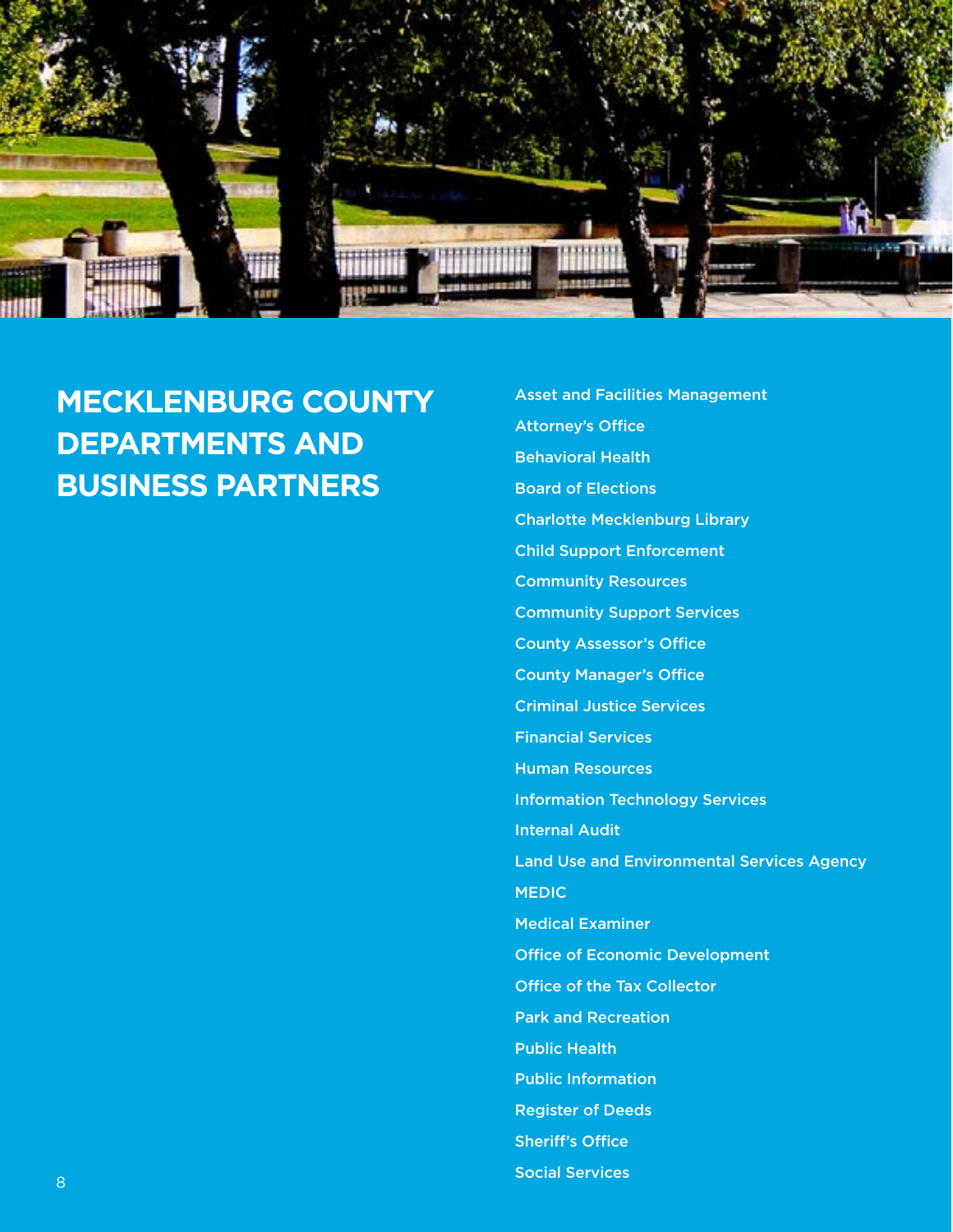

### **ABOUT THE STRATEGIC BUSINESS PLANNING PROCESS**

When Mecklenburg County Manager Dena R. Diorio assumed her role in 2014, she recognized the importance of the work the County had done in strategic planning and in providing effective, efficient and innovative services to the community. To build upon that work, County Manager Diorio

directed the County's Executive Team and Strategic Planning & Evaluation Team to complete the County's 2017 – 2019 Corporate Strategic Business Plan that include two main components: (1) Goal Areas and Outcomes and (2) Key Initiatives.

A variety of data sources listed below were used to inform this plan.

#### **Goal Areas and Outcomes informed by:**

Benchmarking Best Practices Research Environmental Scans Livable Meck Plan Think Tanks Situational Analyses Visioning Sessions

#### **Key Initiatives informed by:**

Community Surveys/Feedback Customer Data Demand Data Analyses Department Performance Data Documentation of Business Requirements Efficiency Studies Employee Surveys/Feedback Facility Assessments Financial Forecasts Process and Workflow Analyses Risk Assessments Technology Assessments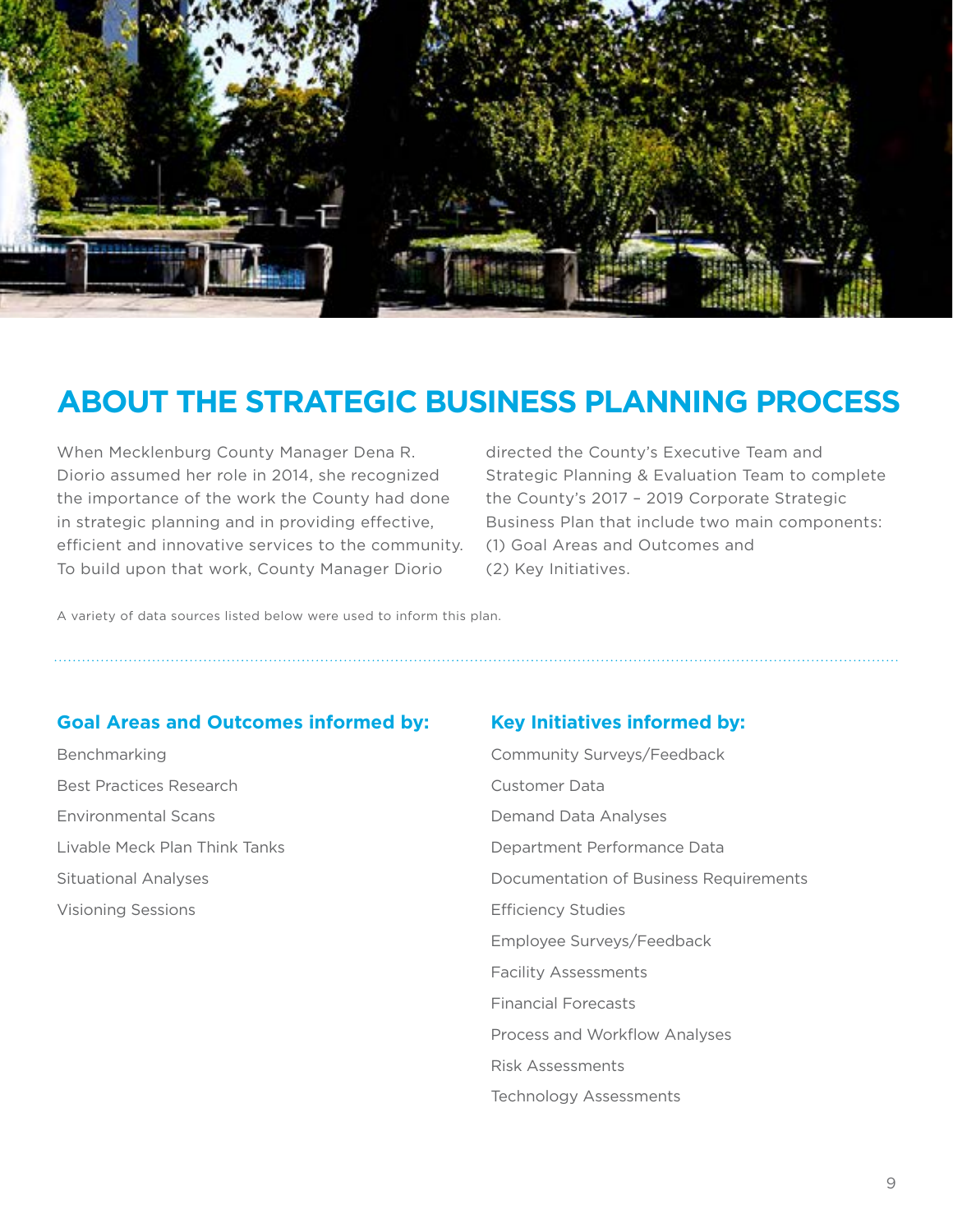## **INTRODUCTION TO OUR PLAN**



With more than one million residents, Mecklenburg County is the largest County by population within the State of North Carolina. Given its significant growth (12.5% from 2010 to 2015), the County Government's more than 5,000 full - and part-time employees are dedicated to continuously evaluate and meet the evolving needs of residents in and visitors to the community.

Mecklenburg County's 2017 – 2019 Corporate Strategic Business Plan mirrors the top most important work for the County in the years to come. Moreover, this Plan builds on the desired results outlined in the County's first Strategic Plan adopted in the early 2000s, when the Mecklenburg Board of County Commissioners at that time endorsed the County Management's philosophy of strategic decision-making that included the establishment of a Community Vision and a performance management and strategic planning framework. Since that time, the County has continuously refined and improved upon these decision-making strategies to include creating a culture of strategic thinking that aligns work to the community needs. In fact, "Strategy to Success," which is the County's philosophy of performance management, ensures that the organization is making strategic decisions and investments based on quantifiable and qualifiable performance data.

#### **GOAL AREAS AND OUTCOMES**

Today, Mecklenburg County's 2017 – 2019 Corporate Strategic Business Plan translates the revised (in 2016) Board of County Commissioner's Community Vision into action. There are five goal areas that reflect the County's strategic priorities for the next three years, each with one desired outcome. For each outcome, there are several strategies, key performance indicators and associated methodologies for tracking progress towards the outcomes. The key performance indicators outlined in the report are the most integral to the County understanding its position around the key outcomes.

#### **KEY INITIATIVES**

Additionally, there are currently seven key enterprise-wide initiatives that represent the emerging and changing needs of the community. Over the next three years, additional initiatives focused on affordable housing, workforce development and criminal justice services may be included in the strategic business plan.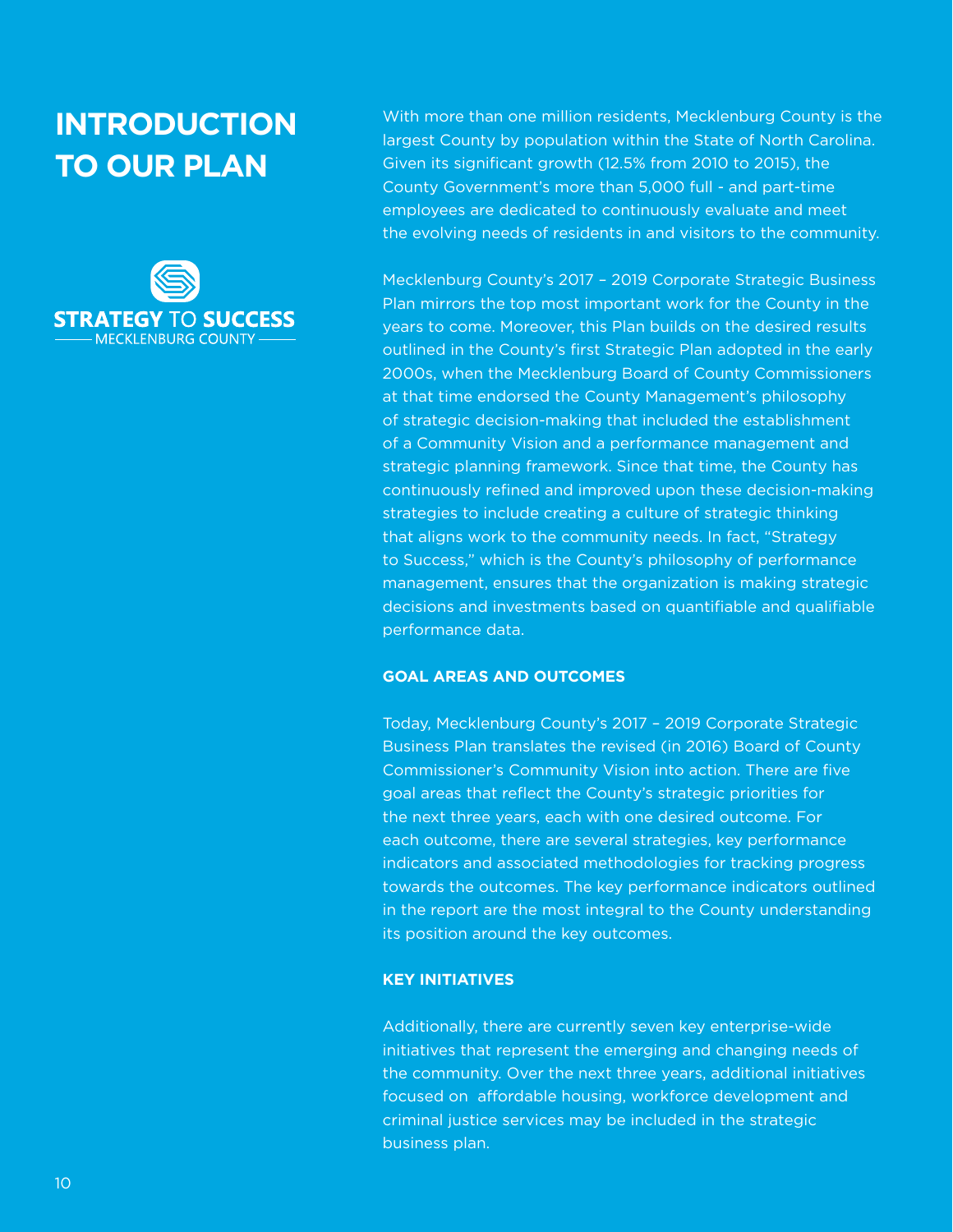## **GOAL AREAS AND OUTCOMES**



### GOAL AREA 1: ACCOUNTABLE GOVERNMENT

**Outcome:** To be an open, transparent and high performing organization that effectively uses resources to provide high quality services to our visitors and residents



### GOAL AREA 2: CONNECTED COMMUNITY

**Outcome:** To foster access to physical, social and information resources for all residents and visitors in our community



GOAL AREA 3: ECONOMIC OPPORTUNITIES **Outcome:** To enhance the economic stability and success of our current and future residents



GOAL AREA 4: HEALTHY COMMUNITY **Outcome:** To create a culture of health and wellness for our residents



#### GOAL AREA 5: SAFE COMMUNITY **Outcome:** To have an efficient and effective criminal justice system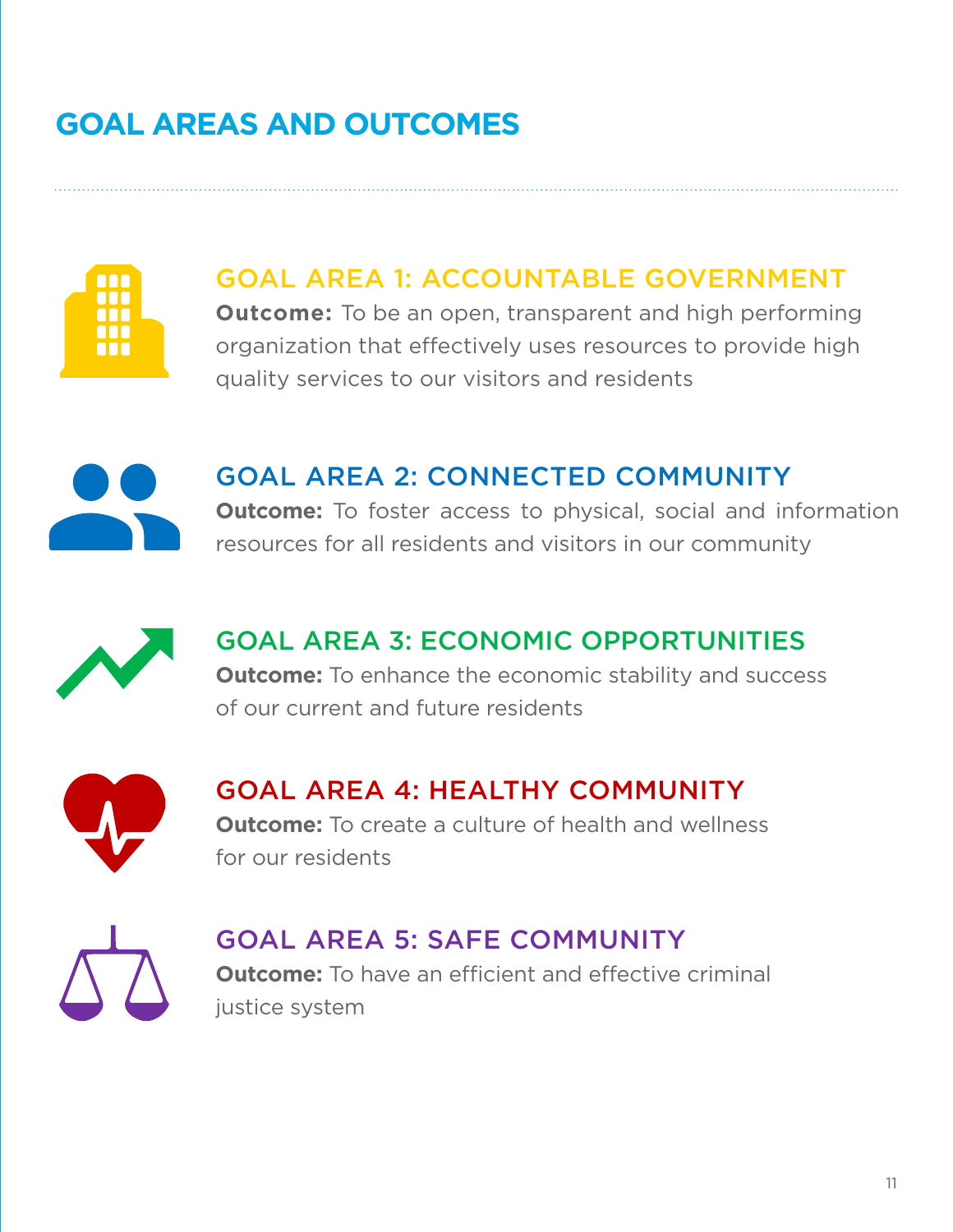**To be an open, transparent and high performing organization that effectively uses resources to provide high quality services to our visitors and residents**

- **1. Utilize the customer service standards with a focus on customer satisfaction and priority in the design and efficient delivery of County services**
- **2. Manage the use of debt and expenses to maintain the County's credit-worthiness and an affordable and competitive tax rate**
- **3. Value employees as our most important resources**
- **4. Enhance talent management (i.e., talent acquisition, development and retention) practices to have a highly skilled workforce**
- **5. Improve communication of information about County news, programs and services to residents and customers**

| <b>Key Performance Indicators</b>                      | <b>Methodologies</b>                                                                                                    |
|--------------------------------------------------------|-------------------------------------------------------------------------------------------------------------------------|
| <b>Customer Satisfaction</b>                           | Percentage of County customers satisfied with<br>services provided                                                      |
| <b>General Bonded Debt Per Capita</b>                  | Tax supported, long-term debt as a percentage<br>of the population (reverse measure)                                    |
| <b>General Fund Expenditures Per Capita</b>            | Total general fund expenditures as a<br>percentage of the population (reverse measure)                                  |
| <b>Bond Rating</b>                                     | Rating for the issuance of general obligation<br>debt by three major bond rating agencies                               |
| <b>Employee Motivation and Satisfaction</b>            | Percentage of employees motivated and<br>satisfied to work for Mecklenburg County                                       |
| <b>Hiring Manager Satisfaction with Applicant Pool</b> | Percentage of hiring managers satisfied with<br>the applicant pool                                                      |
| 2-year Retention Rate                                  | Percentage of County new hires retained for<br>at least 2 years                                                         |
| <b>Satisfaction with County Communication</b>          | 1. Resident perception of County communication<br>2. Community engagement<br>3. Department communication with customers |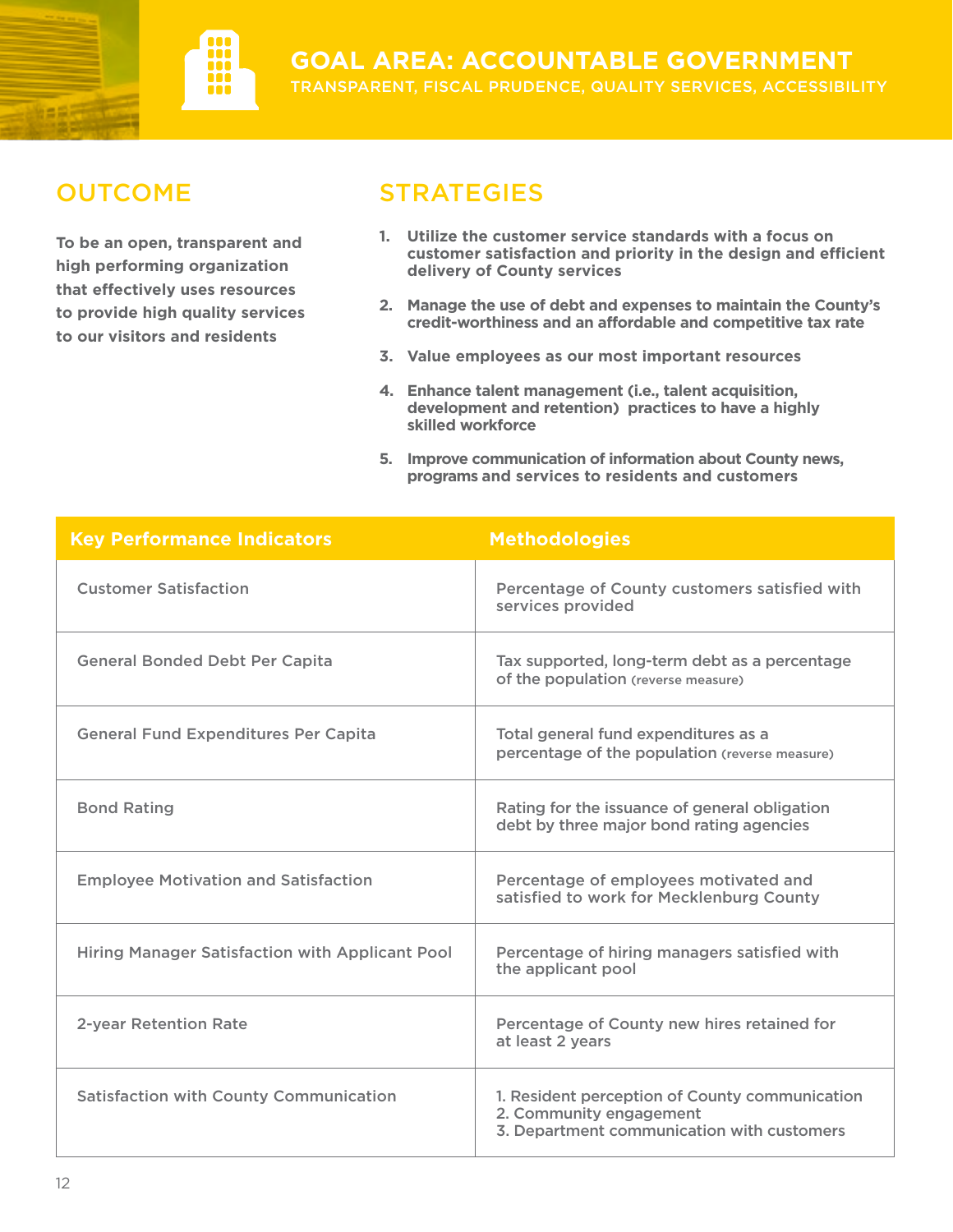**To foster access to physical, social and information resources for all residents and visitors in our community**

- **1. Promote County access to public parks, greenways, nature preserves and recreation centers**
- **2. Grow the network of active library cardholders through marketing and outreach efforts in the community**

| <b>Key Performance Indicators</b>                                 | <b>Methodologies</b>                                                                                                                       |
|-------------------------------------------------------------------|--------------------------------------------------------------------------------------------------------------------------------------------|
| <b>Capital Park &amp; Recreation Projects Completed</b>           | 1. Number of projects completed<br>2. Dollars spent on projects<br>3. List of capital projects                                             |
| <b>Charlotte Mecklenburg Library</b><br><b>Active Cardholders</b> | Percentage of households in Mecklenburg<br>County with an active library account ("active"<br>defined as "used within the last 12 months") |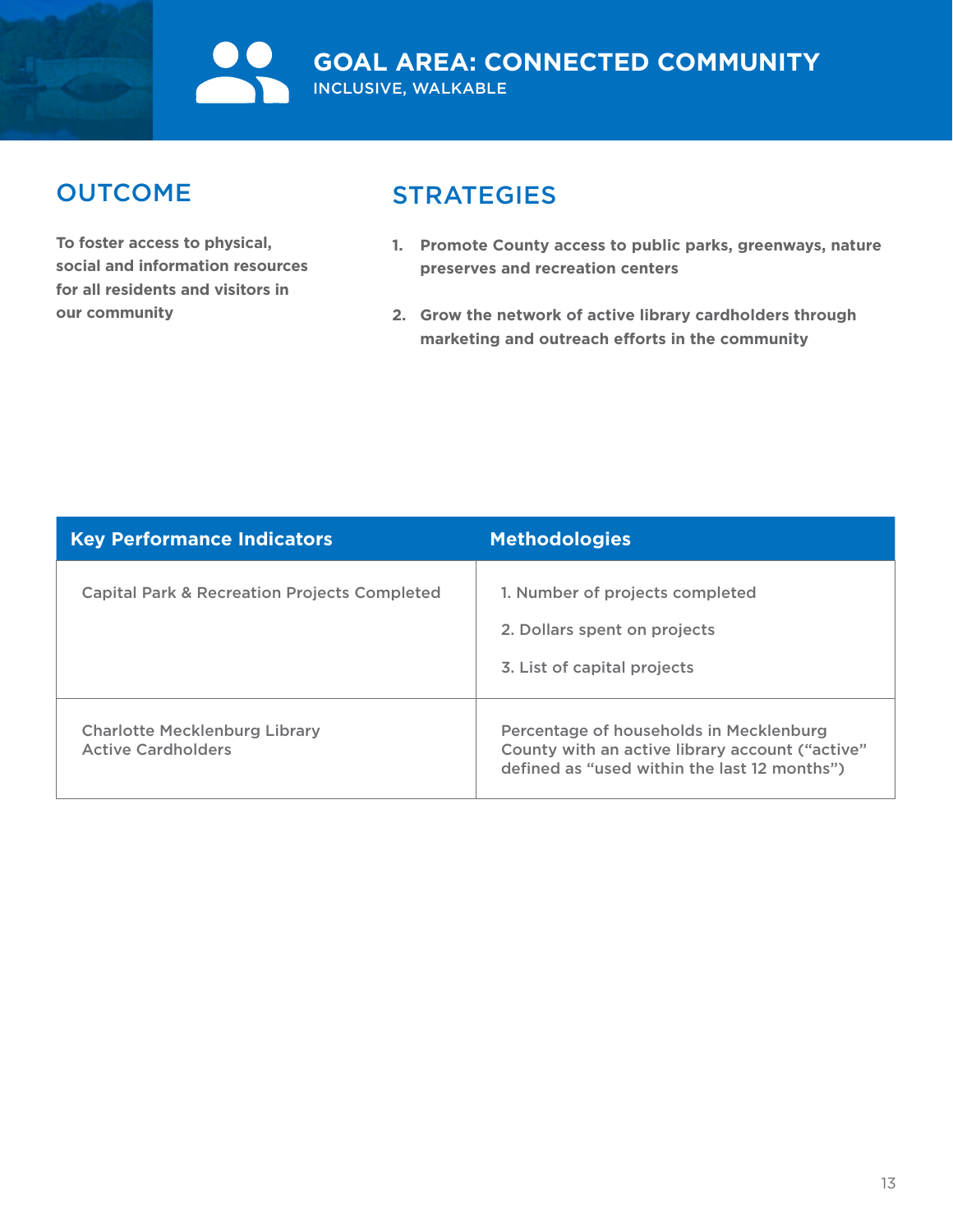

**To enhance the economic stability and success of our current and future residents**

- **1. Promote availability of homeless prevention resources**
- **2. Support families and communities in reaching their greatest potential for economic success**

| <b>Key Performance Indicators</b>        | <b>Methodologies</b>                                                                |
|------------------------------------------|-------------------------------------------------------------------------------------|
| Homelessness Rate per Capita             | Homelessness rate per 1,000 residents<br>(reverse measure)                          |
| <b>Work First Training to Employment</b> | Percentage of individuals who complete Work<br>First training that enter employment |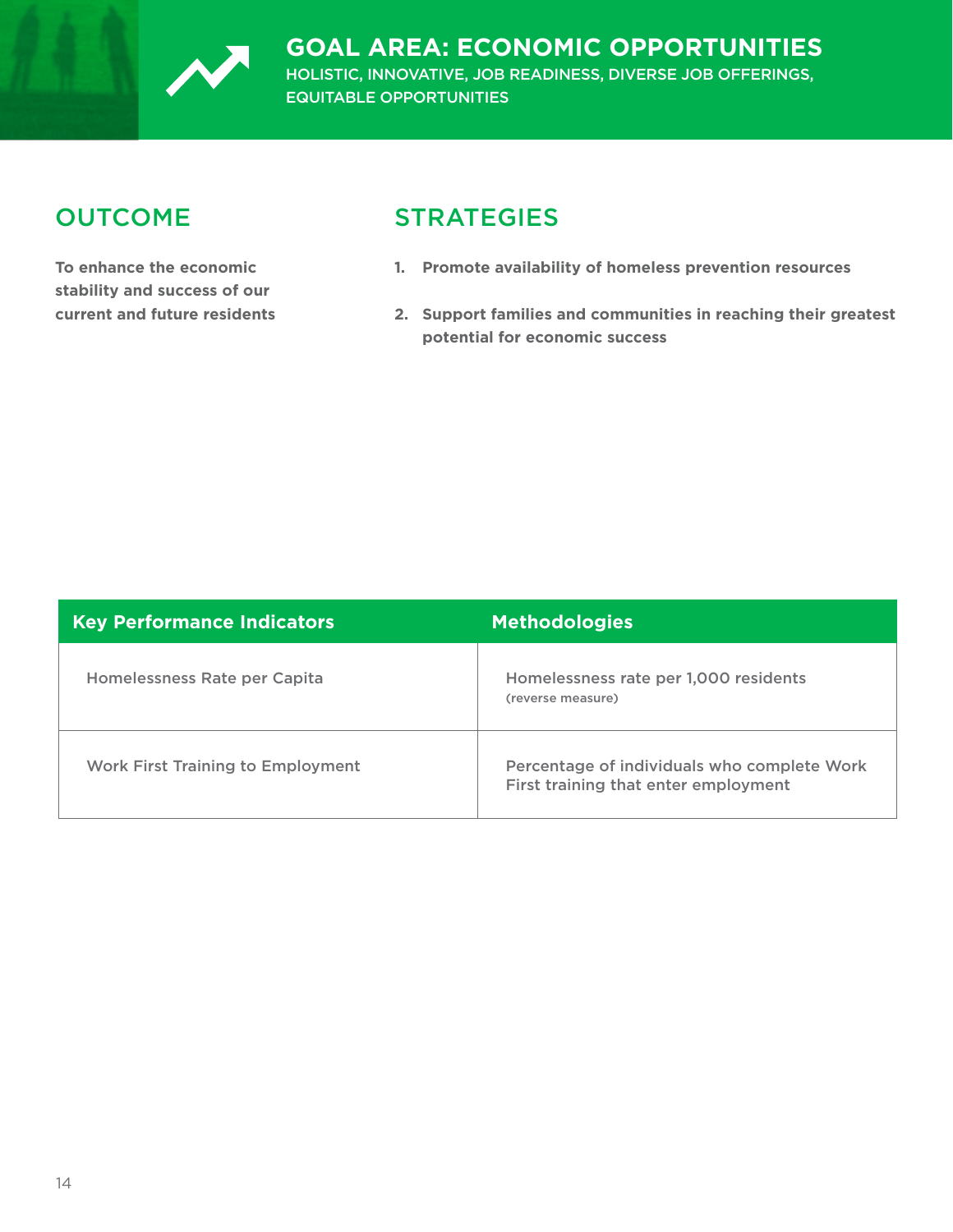**GOAL AREA: HEALTHY COMMUNITY** CLEAN ENVIRONMENT, PREVENTION PRACTICES, PHYSICAL ACTIVITY

### **OUTCOME**

**To create a culture of health and wellness for our residents**

- **1. Provide access to HIV educational services and resources**
- **2. Employ early prevention methods and educational opportunities on risks of using tobacco**
- **3. Make health screening options available in the community**
- **4. Promote physical activity and healthy behaviors**
- **5. Provide leadership in methods to enhance the overall air quality**

| <b>Key Performance Indicators</b>             | <b>Methodologies</b>                                                                       |
|-----------------------------------------------|--------------------------------------------------------------------------------------------|
| <b>HIV Infection Rate</b>                     | Number of individuals newly diagnosed with<br>HIV per 100,000 population (reverse measure) |
| <b>Youth Smoking Rate</b>                     | Percentage of youth smoking<br>(reverse measure)                                           |
| <b>Colorectal Cancer Screening</b>            | Percentage of individuals screened for colon<br>cancer                                     |
| <b>Health and Fitness Program Utilization</b> | Percentage of residents utilizing Park and<br>Recreation health and fitness programs       |
| Ozone NAAQS Compliance AQ Indicator           | Percentage above the Federal Health-Based<br>Standard for ozone (reverse measure)          |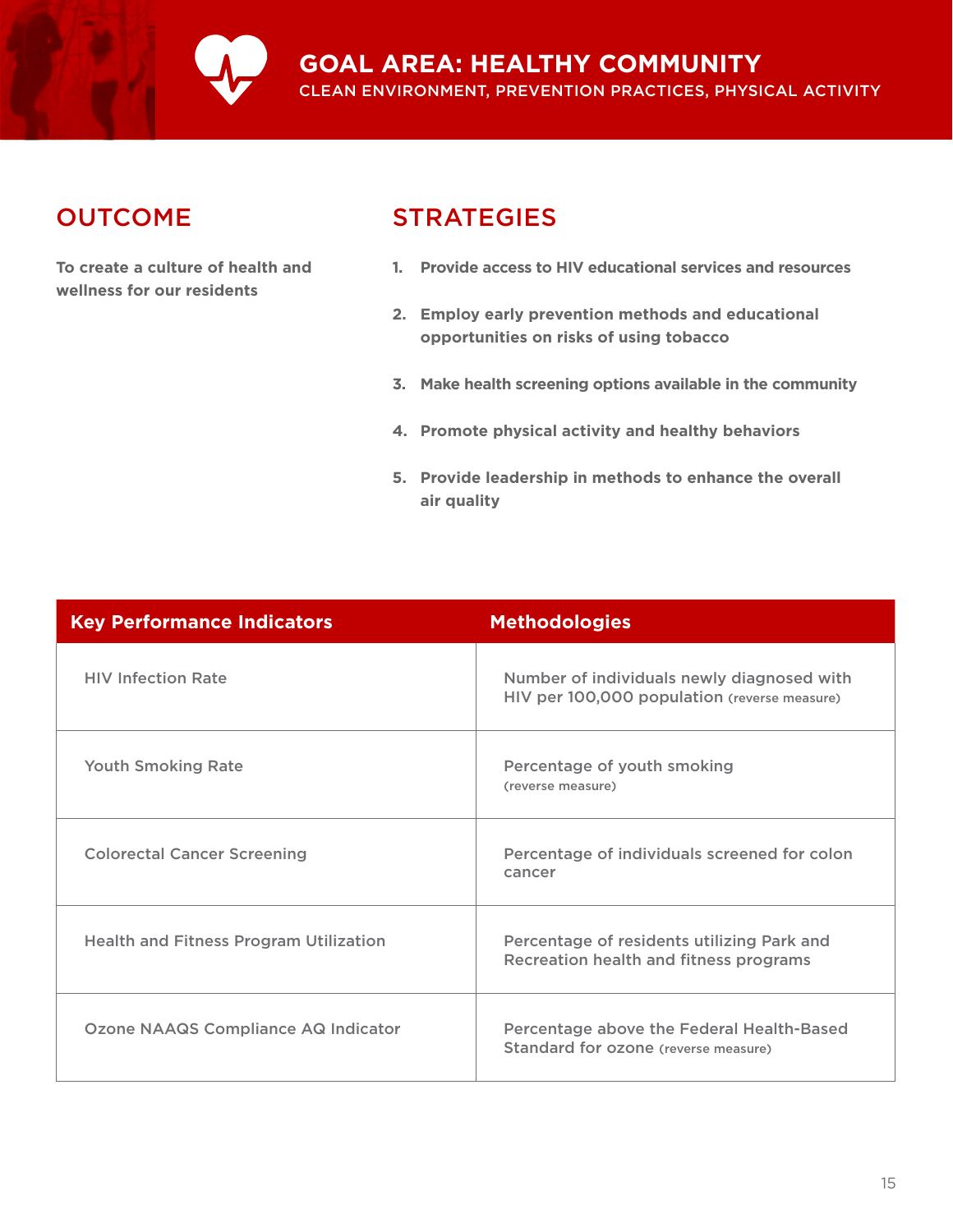

**To have an efficient and effective criminal justice system**

- **1. Provide programs that encourage desistance from crime, and enhance the re-entry services that include supportive networks and robust case management services (e.g., housing, training, substance abuse and mental health services) for individuals with criminal histories**
- **2. Ensure participant compliance throughout the duration of a court case**
- **3. Provide efficient service of civil papers**

| <b>Key Performance Indicators</b>        | <b>Methodologies</b>                                                                                                                   |
|------------------------------------------|----------------------------------------------------------------------------------------------------------------------------------------|
| <b>Program-specific Recidivism Rates</b> | Percentage of program participants with<br>one or more convictions within two years of<br>discharge from the program (reverse measure) |
| <b>Court Appearance Rate</b>             | Percentage of scheduled court dates attended                                                                                           |
| <b>Civil Process Service Rate</b>        | Percentage of serviceable civil papers that are<br>returned served                                                                     |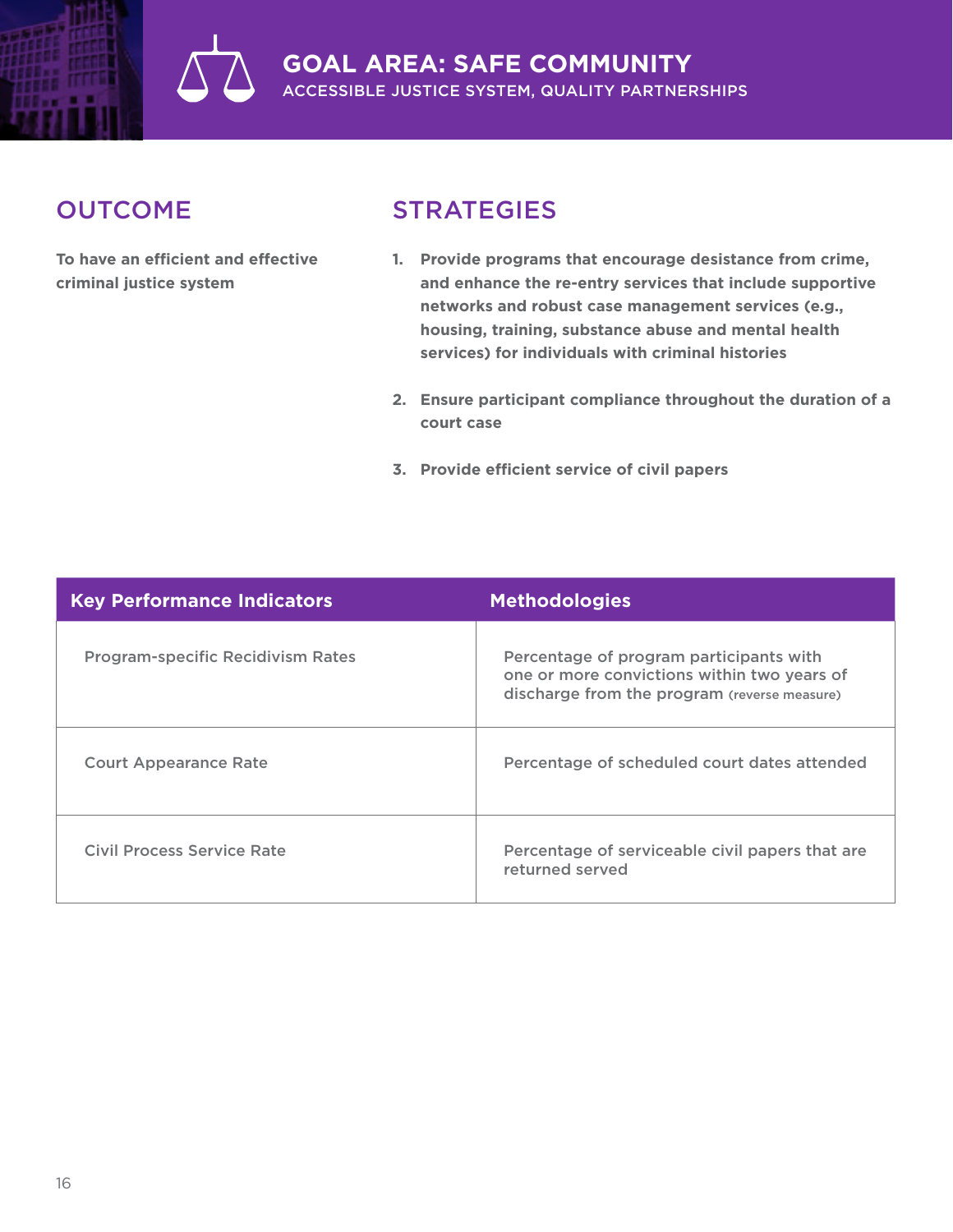## **KEY INITIATIVES**

KEY INITIATIVE 1 Long-Term Financial Planning

KEY INITIATIVE 2 Business Continuity

KEY INITIATIVE 3 Enterprise Risk Management

KEY INITIATIVE 4 Grants Management Strategy

KEY INITIATIVE 5 Bringing Mecklenburg County to You

#### KEY INITIATIVE 6

Land Disposition Strategy

#### KEY INITIATIVE 7

Health and Human Services Integrated Service Delivery Model - Community Resource Centers (CRCs)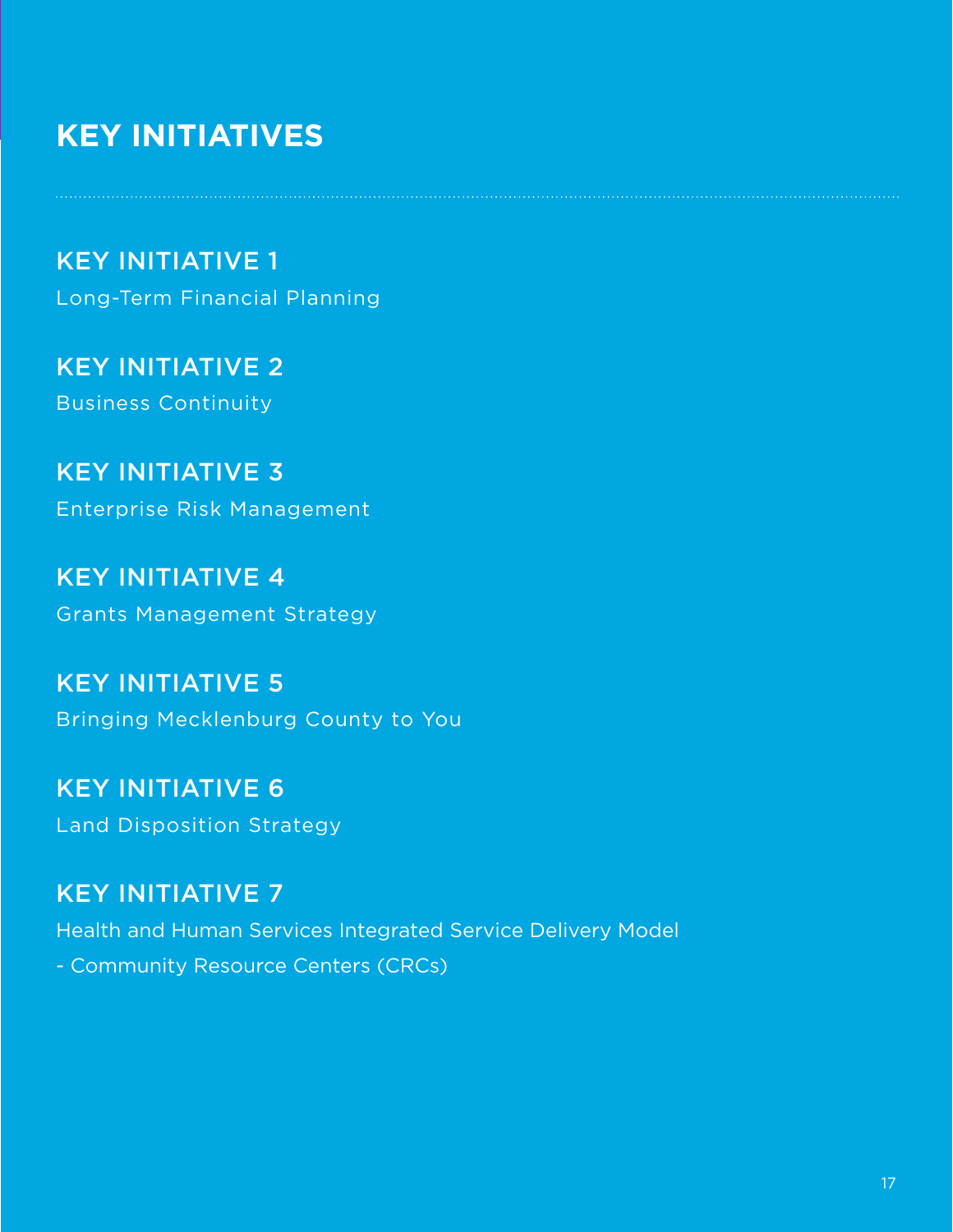During the last recession, the County was forced to make significant personnel and service cuts. The recession that was both swift and severe, required that the County make budgetary decisions based on that reality. If the County had been able to utilize a long-range planning tool, it may have anticipated the economic effects of this recession sooner. Also, as the economy began to improve, the County may have identified opportunities to restore services sooner and minimize its deferred investments.

The County continues to maintain the highest available bond rating (AAA). While the bond rating agencies are supportive of the County's actions to manage debt and maintain conservative fiscal policies, they have highlighted the need for the County to implement long-range financial planning as part of its fiscal strategy.

The economic recovery has been slower and longer in duration than any in the last 30 years. While

Mecklenburg County is better positioned to attract new investment than most areas of the state and country, it is still vulnerable to economic shifts and must plan accordingly. Therefore, Mecklenburg County must become more strategic in its direction and allocation of resource allocations, particularly if the near-term forecast is single-digit revenue growth.

The County's long-range financial planning (LRFP) tool will allow staff to monitor the financial resources that will enable the County to achieve its strategic mission. The tool considers both the County's operating and capital needs, then forecasts expenditures and supporting resources for the current budget year and the next five years. The tool complements the County's Strategic Business Plan and helps staff calculate the financial impact of future programmatic needs and providing options for leveraging financial resources and maintaining fiscal balance.

#### **OUTCOMES**

- **1. Link to County Capital Projects (Capital Improvement Program and Capital Reserves)**
- **2. Improve timeliness and accuracy of financial forecasts**
- **3. Clarify financial impact of strategic actions / resource changes and impose fiscal constraint**
- **4. Integrate financial statistics and metrics (communication aid to citizens, bond rating agencies, Board of County Commissioners, and staff)**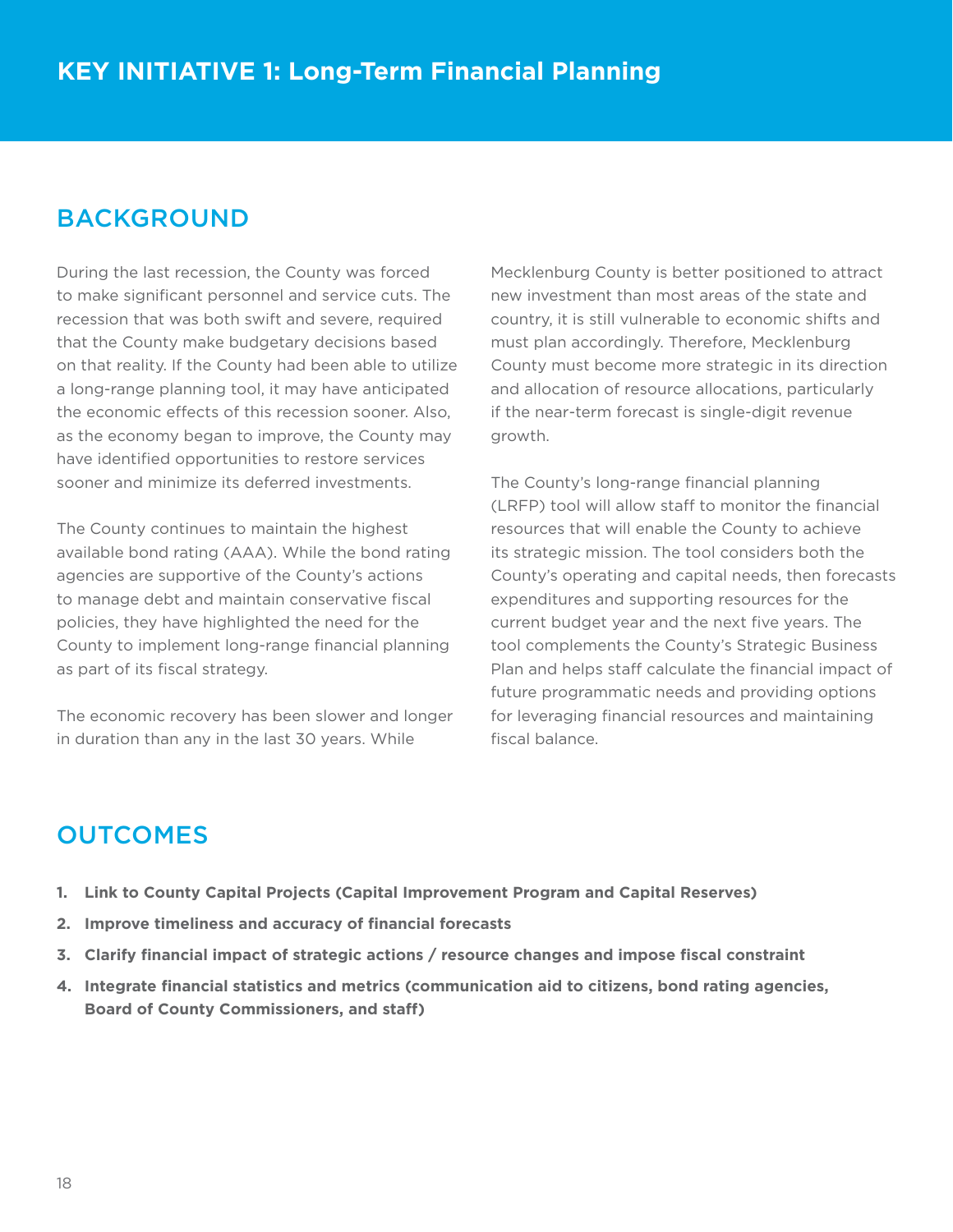#### FY2017

- Develop a prototype LRFP model using Quantrix software with shared access to the Executive Team, Budget and Finance Offices
- Develop with UNCC a statistically valid revenue forecasting model for input to the LRFP
- Automate the Comprehensive Annual Financial Report schedules with integrated feeds to the LRFP
- Link outputs (costs) of three-year County Strategic Plan to the LRFP

#### FY2018

- Upgrade the debt service software (Sympro) with integrated feeds to the LRFP
- Evaluate and implement budget / actual reporting improvement modifications (in Advantage and/or Quantrix) to provide more timely and accurate projections with options for integrated feeds to the LRFP
- Link outputs of FY2018 FY2022 Capital Improvement Plan to the LRFP

#### FY2019

• Develop a Capital Planning System (Capital Improvement Plan and Capital Reserve) with integrated feeds to the LRFP

### SUCCESS MEASURE

**Implementation and use of a long-range financial planning tool to help accurately project the County's operating and capital needs over a five-year period.**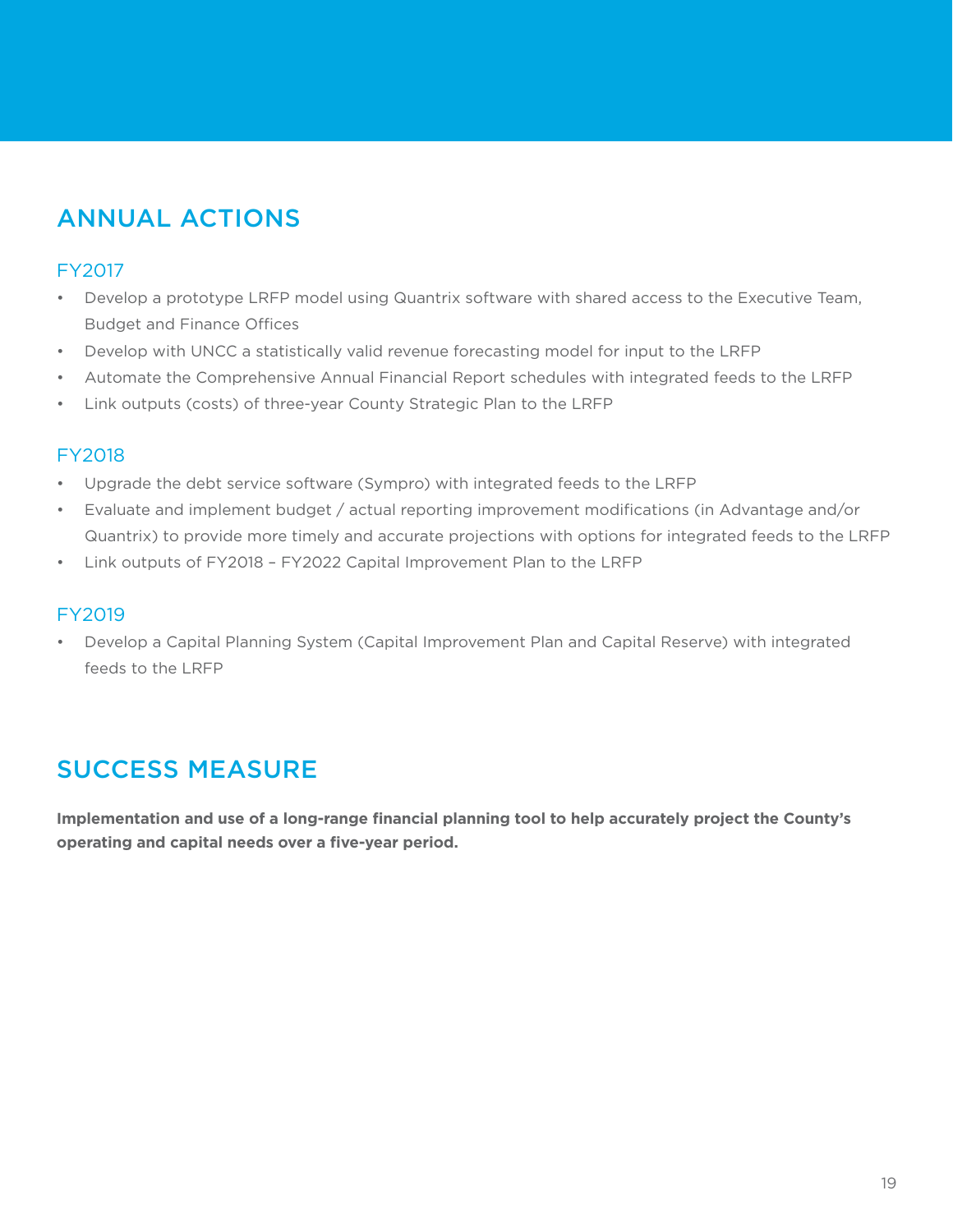In anticipation of the 2012 Democratic National Convention, County departments developed Continuity of Operations Plans (COOPs). A COOP provides the framework to allow the County to maintain mission critical operations during an emergency or disaster. A COOP is held in readiness and clarifies strategies to (1) prepare for, (2) respond to and (3) recover from a major disruption of operations. A COOP is a living document, as it is essential that information and action plans in the COOP remain viable, current and tested annually.

In June 2016, the information in each department's COOP was updated and tested. The County also underwent an independent assessment of its

Information Technology (IT) security and disaster recovery readiness.

Given that Mecklenburg County delivers several critical services to over one million residents each year; the inability to deliver these services, even for a short period of time can jeopardize the safety and well-being of those who rely on them. A high-performing business continuity program can drastically improve the chances that disruptions to service delivery are minimal.

### **OUTCOMES**

- **1. Provide the necessary guidance to organize and direct County operations in the event of a major emergency or disaster**
- **2. Ensure the County IT system disaster recovery capabilities are responsive to critical mission operation needs**
- **3. Enhance capabilities to conduct mission critical functions remotely**
- **4. Ensure continuity of government through Board of County Commissioners approved emergency procedures**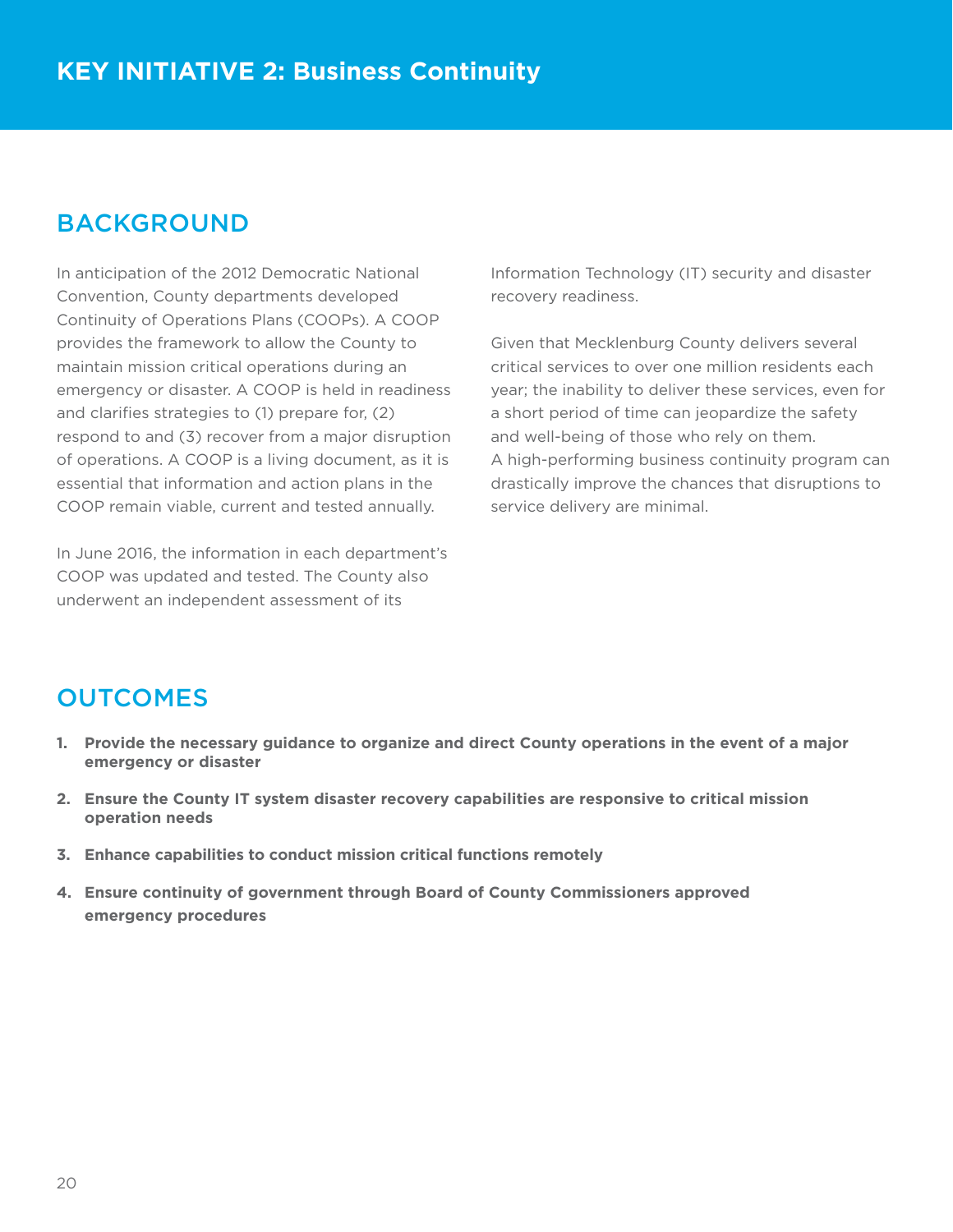#### FY2017

- Update contacts and emergency plan actions in Continuity of Operations Plans (COOPs) all Departments
- Test County departmental COOPs and draft an After Action Report
- Address gaps identified in After Action Report and ensure changes are reflected in COOPs
- Evaluate County IT system data security and disaster recovery protocol External Consultant Evaluation
- Perform critical function assessment, including prioritization of recovery response time needs
- Assess current teleworking capabilities for mission essential personnel
- Develop teleworking protocol, including hardware replacement criteria for essential personnel and virtual desktop infrastructure
- Approve the Mecklenburg County Board of Commissioners Emergency Procedure Plan by the Executive Team and the Board

#### FY2018

- Evaluate COOP framework to ensure all plans address prevention, response and recovery from emergencies and disasters
- Modify COOPs to incorporate changes to framework
- Test County departmental COOPs and draft an After Action Report
- Address gaps identified in After Action Report and ensure changes are reflected in COOPs
- Incorporate priority of critical function assessment into IT strategic plan
- Implement teleworking protocol for mission essential personnel
- Test teleworking capabilities for mission essential personnel

#### FY2019

- Test County departmental COOPs and draft an After Action Report
- Evaluate effectiveness of teleworking capabilities and develop action plan to address gaps

### SUCCESS MEASURES

- **1. Critical applications remain functional during all tests, live emergencies and disasters**
- **2. Successful execution of remote working capabilities during all tests, live emergencies and disasters**
- **3. Successful execution of the Board of County Commissioners' Emergency Procedure Plan during all tests, live emergencies and disasters**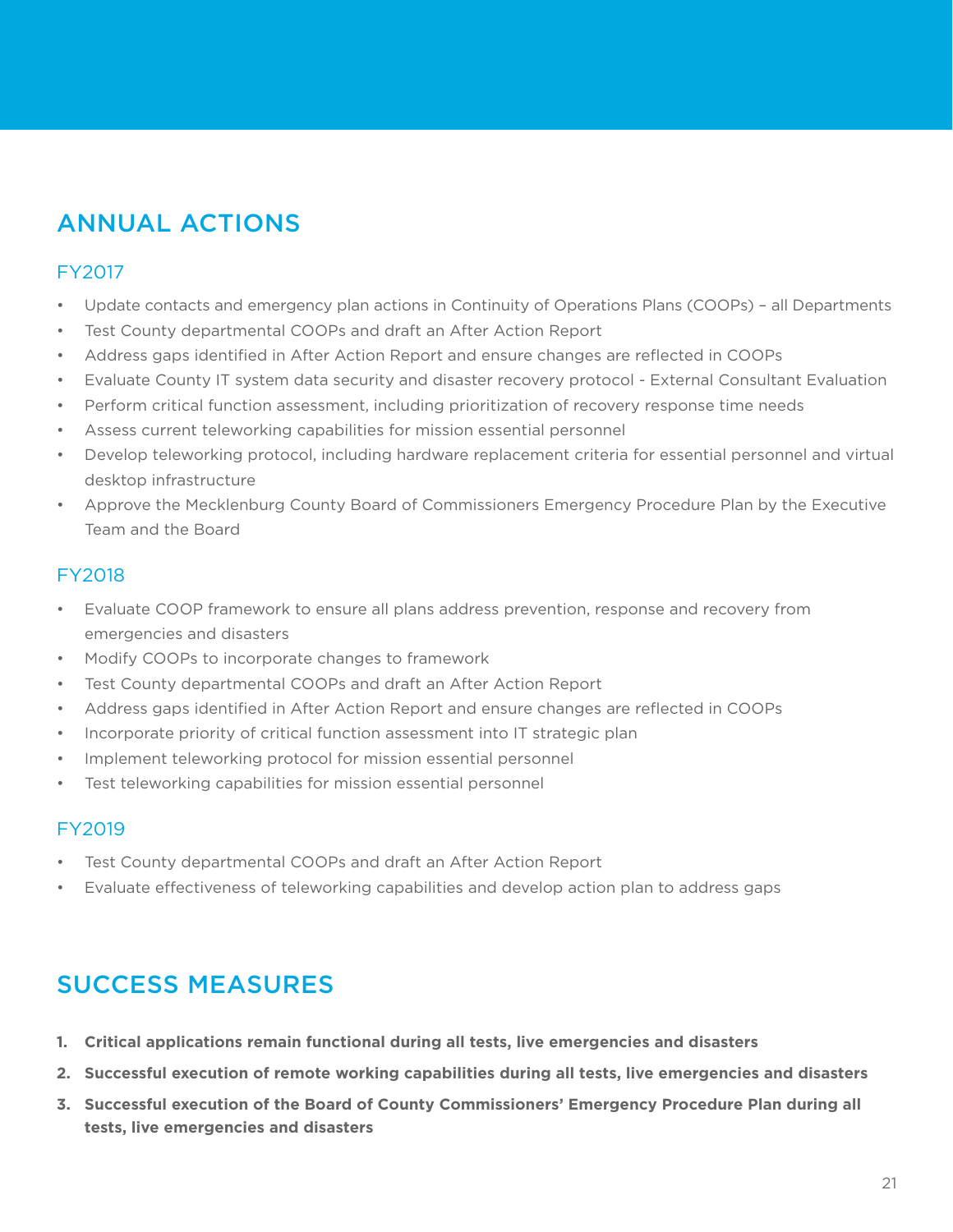The overall goal of Enterprise Risk Management (ERM) is to identify and address risks that could prevent the County from reaching its strategic objectives, build a culture of risk awareness and encourage proactive risk management throughout the County.

To deliver value to its residents, employees and other partners, the County must understand and manage the risks faced across the organization. Risks are inherent in our business activities and can relate to strategic threats, operational issues and compliance with laws, regulations and reporting requirements. ERM provides a framework for

effectively managing uncertainty, responding to risk and harnessing opportunities that arise across departments.

The County has been engaged in enterprise risk management since 2011 and began revamping the ERM program in 2015 to make it more strategic, visible and operational. Several factors led to an increased need for a robust ERM program including: economic variability, the need for greater information and data security, increased regulation and harsher penalties for non-compliance, and stronger scrutiny from rating agencies.

#### **OUTCOMES**

#### **1. Link ERM to strategy**

• Departments develop Risk Management Plans (RMPs) when developing or revising strategic plans

#### **2. Increase the visibility of the ERM program**

- An enterprise-wide culture of risk awareness and proactive risk management
- ERM is sought out by directors and supervisors for consultation on risk issues

#### **3. Operationalize ERM**

- Proactive risk management at the enterprise, department and project levels using a uniform ERM framework and common language
- ERM software enhances risk management capabilities, including improved efficiency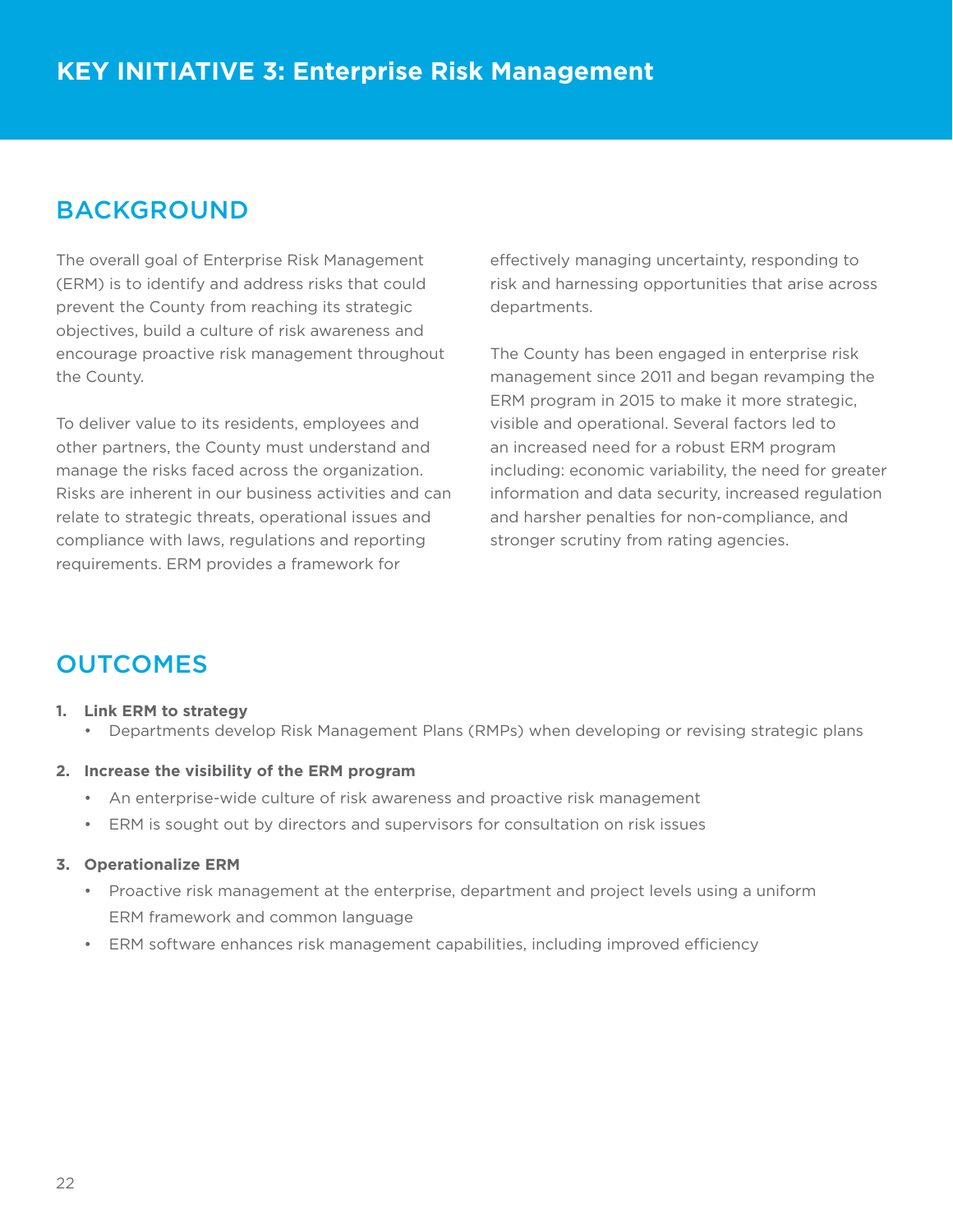#### FY2017

- Implement and monitor initial FY2017 departmental risk management plans
- Provide training and education to the Executive Team, department directors, and the Enterprise Risk Management Committee on ERM, including specific risks (Ex. Data Security, Crisis Management)
- Develop ERM material specific for Supervising for Success (S4S) training; train department leads on ERM framework
- Develop communication/marketing campaign, including branding of new ERM program
- Implement new ERM framework for the FY2018 Departmental Risk Management Planning process
- Develop Project Risk Management Plan template
- Increase applicable ERM information in Employee News Now
- Meet with departments to discuss emerging risks, and provide additional training as needed (This action will occur across all three fiscal years)

#### FY2018

- Develop and pilot departmental RMP Key Performance Indicators (KPIs) (include in director work plans and link to business plans)
- Conduct FY2019 risk assessment, develop FY2019 RMPs
- Launch ERM communication/marketing campaign, including new ERM brand and ERM in S4S
- Research enterprise risk management software solutions
- Pilot Project Risk Management Plan

#### FY2019

• Go Live with Departmental RMP Key Performance Indicators (KPIs) (include in director work plans and linked to business plans); Conduct FY2020 risk assessment, develop FY2020 RMPs

### SUCCESS MEASURES

- **1. Departments include risk management in annual work plans**
- **2. Visibility of ERM markers by supervisors and directors**
- **3. Consultation with departments on ERM risk related issues**
- **4. Major risks are effectively managed with risk management plans**
- **5. Executive team and department directors monitor risk via ERM dashboard**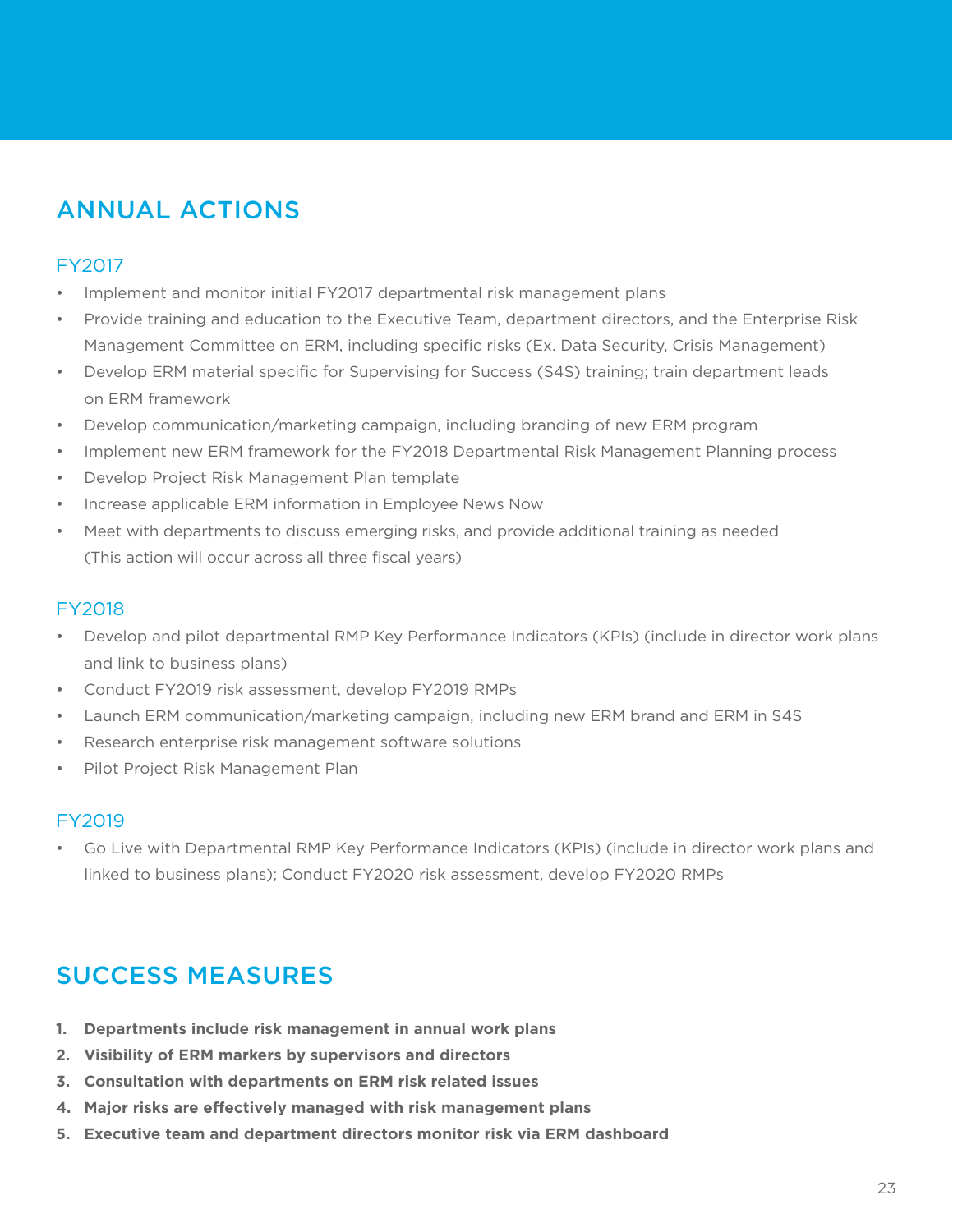Grants represent an important tool for achieving a variety of community objectives and delivering critical services to residents. The County relies on grants to provide supportive housing, homeless resource services, juvenile crime prevention, solid waste services, children's developmental services, public health planning and promotion, childcare services, senior nutrition and transportation for disabled individuals. Managing these grants effectively is important.

Without effective grants development and management, short-term and long-term

consequences may arise, including: audit findings. loss of current grant funding, forfeiture of future grant funding and opportunities and damage to the county's reputation. The U.S. Government Accountability Office (GAO) attributes these consequences to a lack of appropriate performance measures and accurate data, unnecessary duplication of efforts, a lack of collaboration across departments, internal control weaknesses, and a lack of financial, human capital and technology resources.

### **OUTCOMES**

- **1. Increased funding for and performance in delivery of services funded primarily through grants**
- **2. Increased efficiency and capability of grants development and management processes**
- **3. Increased reporting capability for and transparency of grants spending**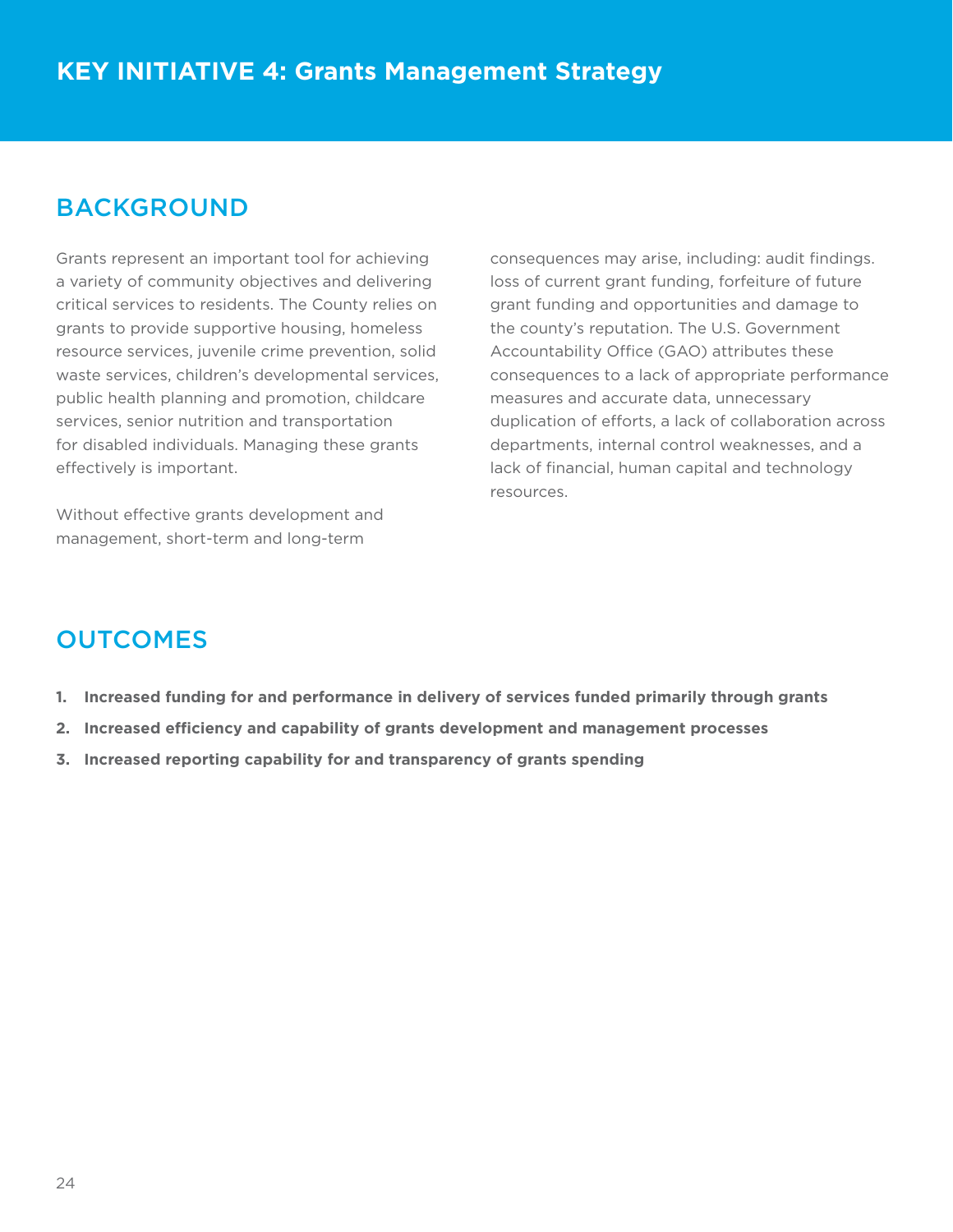#### FY2017

- Convene a cross-departmental team comprised of key staff with subject matter expertise in grants development and management to lead and implement the initiative.
- Conduct a comprehensive evaluation of the grants development and management functions operating across all departments within the County. The evaluation may include, but is not limited to identifying the processes, policies, procedures, resources, tools and materials currently used by the various grants development and management functions, developing and administering a needs assessment survey for departments to identify gaps in financial, organizational, technological and human capital resources, collecting performance data and identifying best practices in grants development and management.

#### FY2018

- Develop and implement a plan that addresses findings from the evaluation, incorporates best practices and unifies the grants development and management functions through coordinated and streamlined processes, standardized policies and procedures and centralized tracking, reporting, and evaluation of performance.
- Develop an exhaustive catalogue of guidance on grants development opportunities that enables departments to capitalize on external funding sources. This catalogue should be electronically searchable and frequently updated with the most current guidance on grants development opportunities.

#### FY2019

• Determine the level of and responsibility for appropriate and ongoing support and oversight of the grants development and management functions that will foster collaboration among the various departments and promote strong internal controls.

### SUCCESS MEASURE

**Achievement of current community objectives through cost-effective delivery of services to residents while simultaneously reducing the level of support for these services from tax revenues.**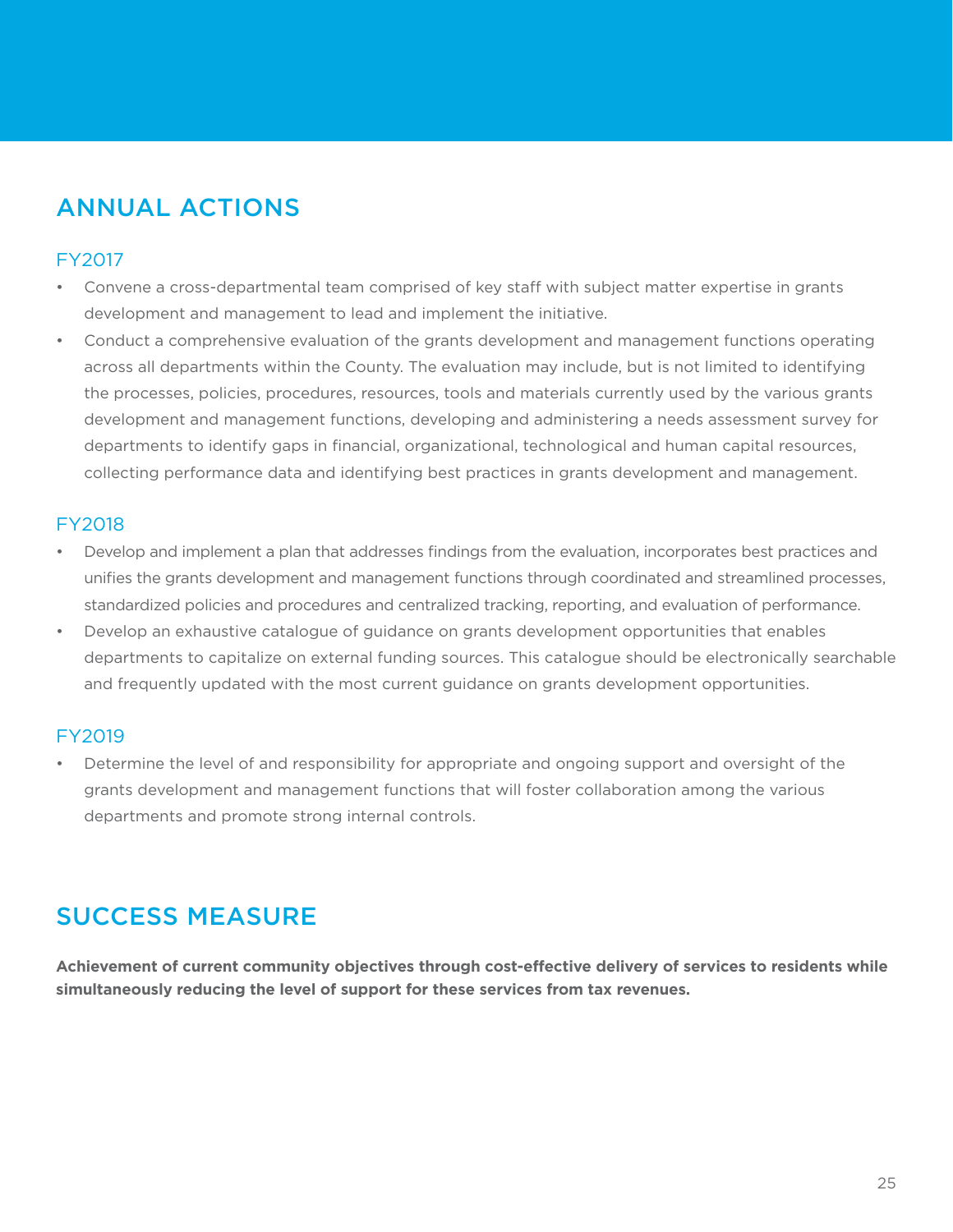Bringing Mecklenburg County to You (BMC2U) is the County's new Government Facilities Master Plan. The goal of the BMC2U initiative is to provide quality and integrated services to customers in convenient locations and to create a better work environment for employees.

The BMC2U model has identified future facility acquisitions or redesigns to create a system of Community Resource Centers (CRCs) that provide a continuum of County services at a single location. Through key acquisitions, the County can build CRCs that address specific service needs in locations of high demand.

The County has identified which County-provided services need to be present in each CRC location

and plans to establish the most effective service model for each facility. Enhancing accessibility to County services is a fundamental component to the BMC2U Master Plan and ensures the County's ability to respond to each area's specific needs. These CRC locations will also improve the work environments of County employees and address department realignments.

Work on Phase I of the project, including the relocation of Land Use and Environmental Services (LUESA) and Mecklenburg EMS Agency (Medic), is underway. Building the CRCs near the demand for services and the customer-focused nature of the facilities continue to drive service delivery improvements.

### **OUTCOME**

**Government facilities are completed and operational within established project milestones and budget**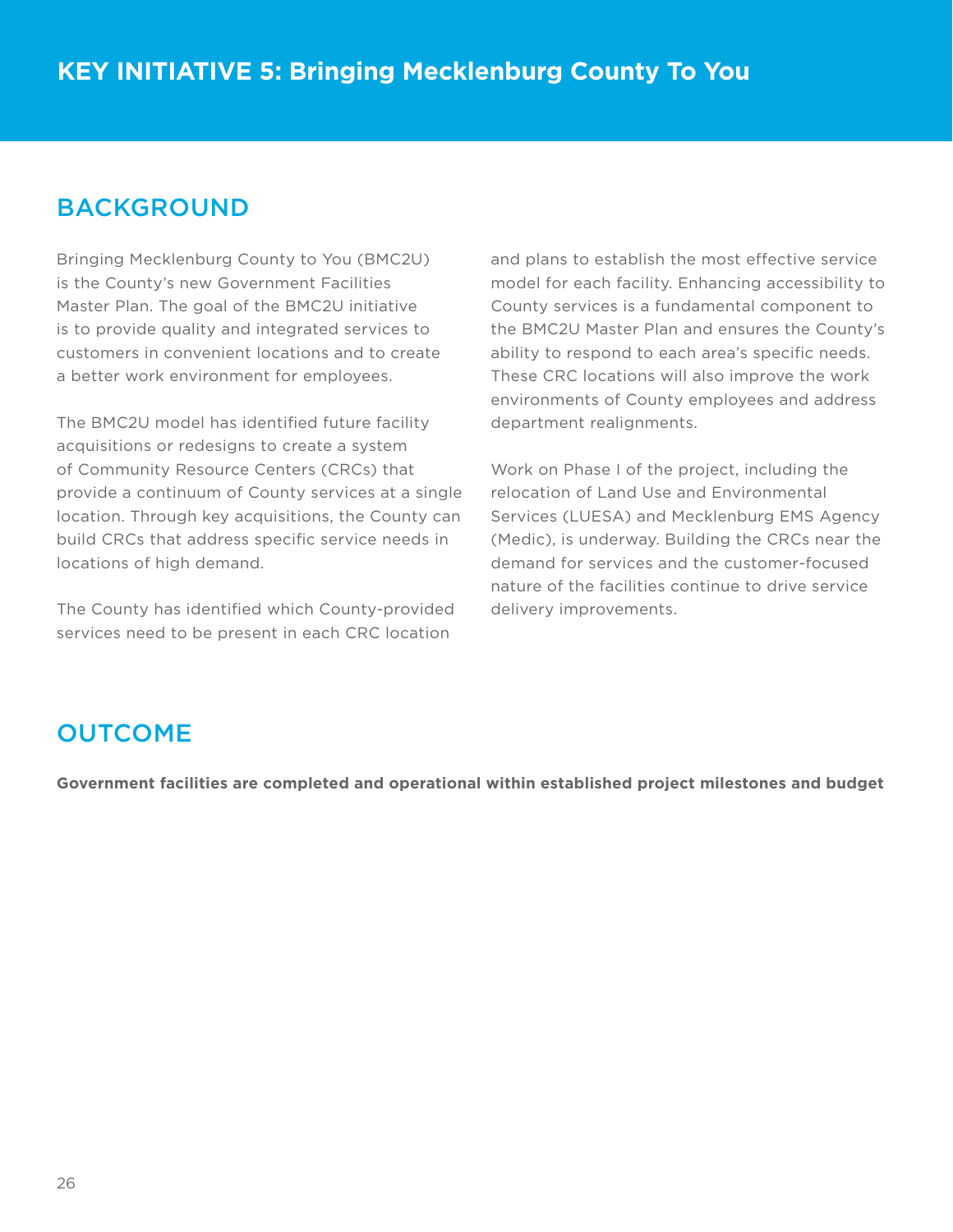#### FY2017

#### The following projects are included in the BMC2U plan:

- Project 1: MEDIC Relocation
- Project 2: Valerie C. Woodard Renovations
- Project 3: Public Defender / Criminal Justice Services / Vital Records Relocations
- Project 4: Finance Department Relocations
- Project 5: Tax Department relocation to Valerie C. Woodard

#### FY2018

- Request funding for Phase II BMC2U and determine project schedule
- Relocate services located in Hal Marshall to Valerie C. Woodard
- Complete Public Defender / Criminal Justice Service / Vital Records Relocations
- Complete Valerie C. Woodard Renovation

#### FY2019

• Work on approved phase two of Health and Human Services—Community Resource Centers (CRCs) (geographic expansion) and expansion of Prototype Health and Human Services CRC at Valerie C Woodard

### SUCCESS MEASURES

- **1. The County has made investments in new and existing County facilities to improve employee work environments**
- **2. County facilities are easily accessed by members of the community**
- **3. Residents' needs are adequately addressed by the County's Community Resource Centers**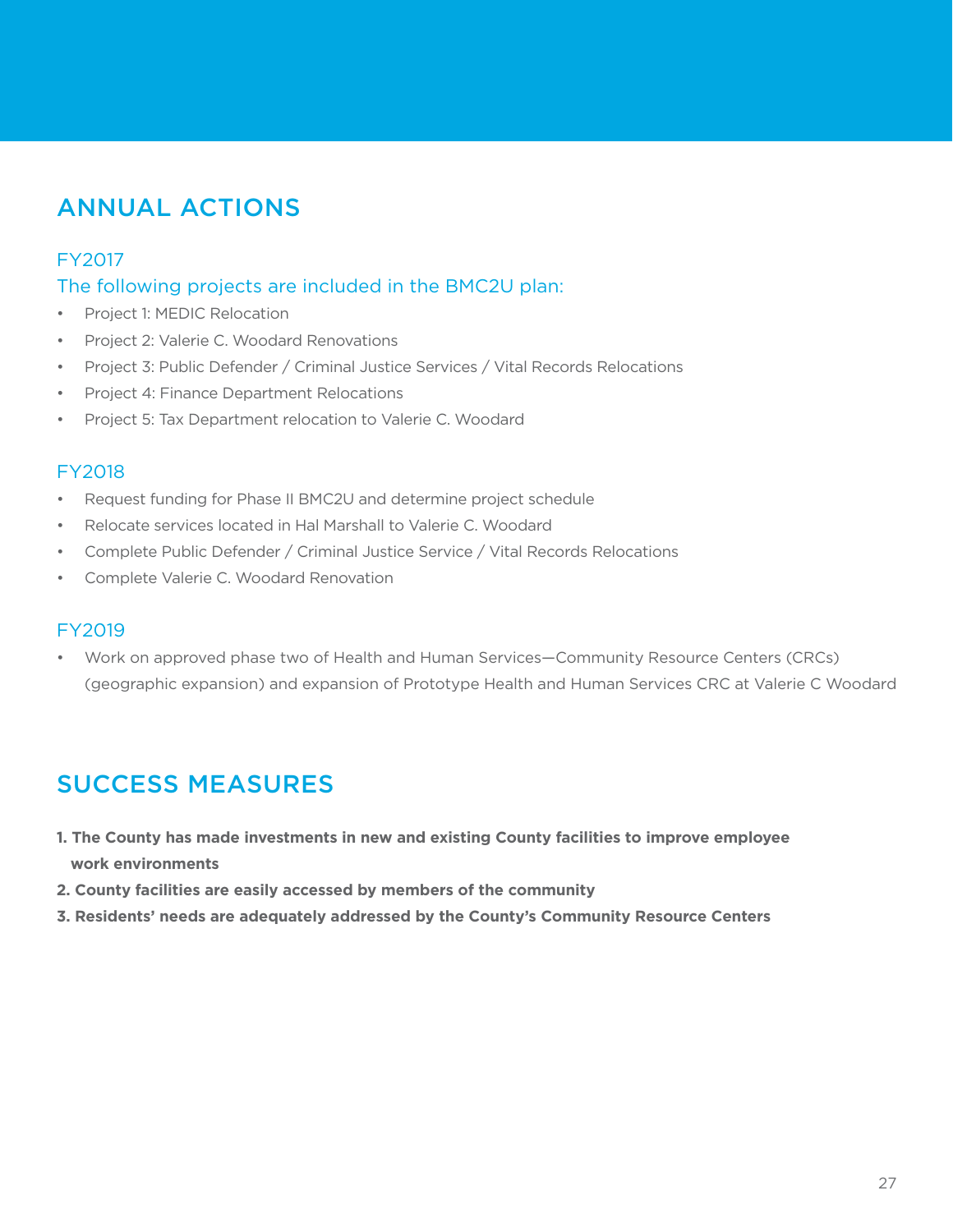The County's Land Disposition Strategy facilitates the acquisition of more accessible, conveniently located properties. Mecklenburg County has, over the course of many decades, acquired and maintained significant real estate holdings. Several of these properties have been, or will be, eliminated or replaced as a result of the County's new facility master plan, Bringing Mecklenburg County to You (BMC2U).

When County real estate holdings no longer have operational value, opportunities exist to strategically return parcels to the tax rolls through sale and redevelopment. These sales provide proceeds which can be directed to support the master plan. As these privatized parcels are redeveloped, they will also provide additional tax revenue.

The County's BMC2U Master Plan will inform the Land Disposition Strategy to ensure that real estate with potential operational value is retained.

#### **OUTCOMES**

- **1. The County controls the strategic acquisitions necessary to facilitate the completion of BMC2U**
- **2. Surplus parcels are utilized for redevelopment, improving their value to the community**
- **3. The County maximizes the value to the taxpayer for its disposed assets**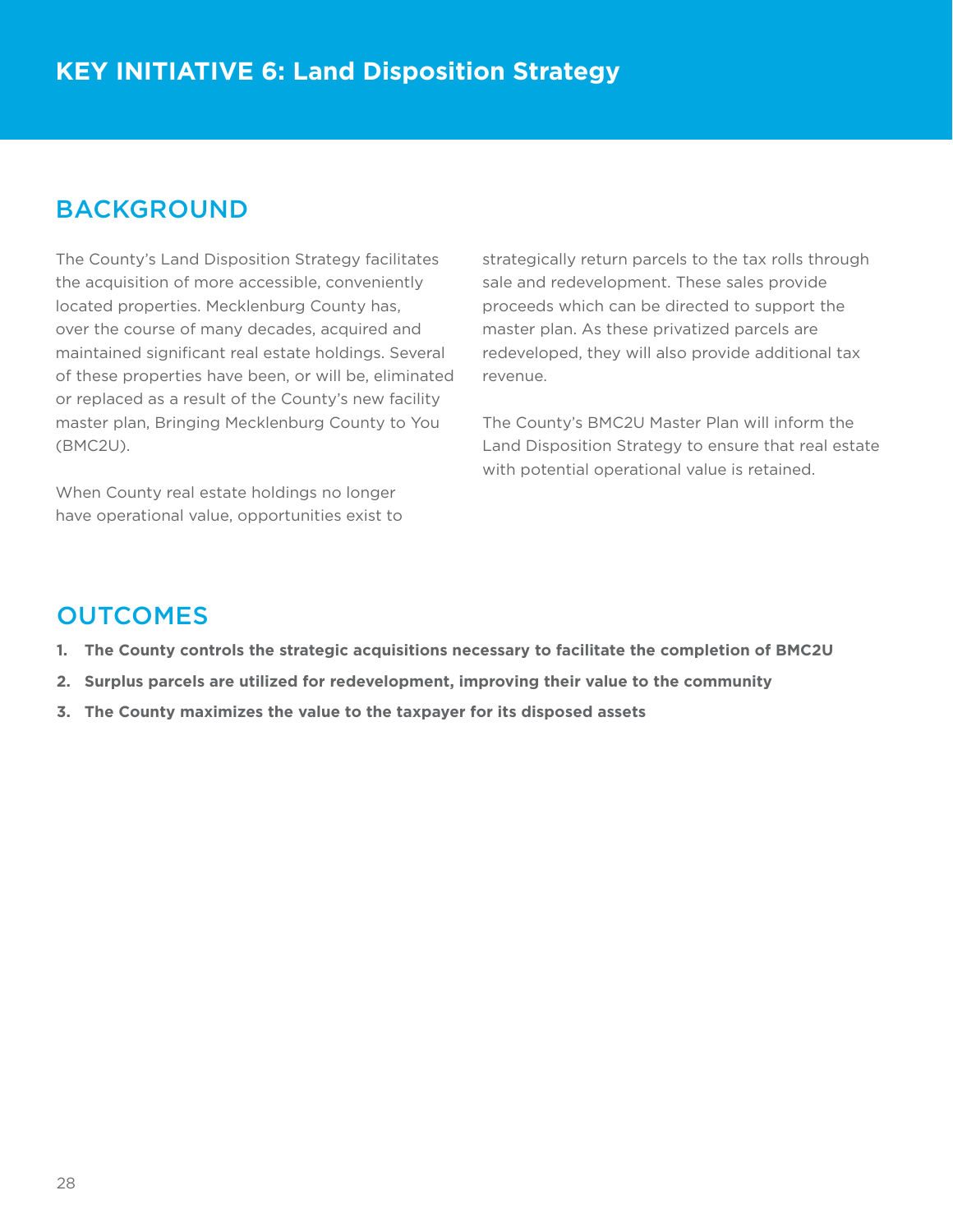#### FY2017

- Manage/execute the initial phase of the Brooklyn Village Redevelopment project
- Manage disposition of Spector Drive property
- Develop prospective sites for future Community Resource Centers
- Identify and acquire parcels adjacent to County-owned sites which may facilitate the disposition of these parcels
- Identify and acquire sites to house non-HHS services as identified in the master plan

#### FY2018

- Develop strategy for divestiture of Hal Marshall property
- Completely divest from the Billingsley and Walton Plaza County properties, depending on BMC2U project progress
- Identify and acquire sites to house services as identified in the master plan and identify and acquire parcels adjacent to County-owned sites which may facilitate the disposition of these parcels
- Develop prospective sites for future Community Resource Centers

#### FY2019

- Acquire site necessary for development of a second Community Resource Centers
- Divest Hal Marshal property unless needed for Walton Plaza transition

### SUCCESS MEASURE

**Maximize the value received for the disposed properties, which include the level of return on the divested properties, the strategic alignment of the dispositions and the effective utilization of the revenue for future capital priorities**.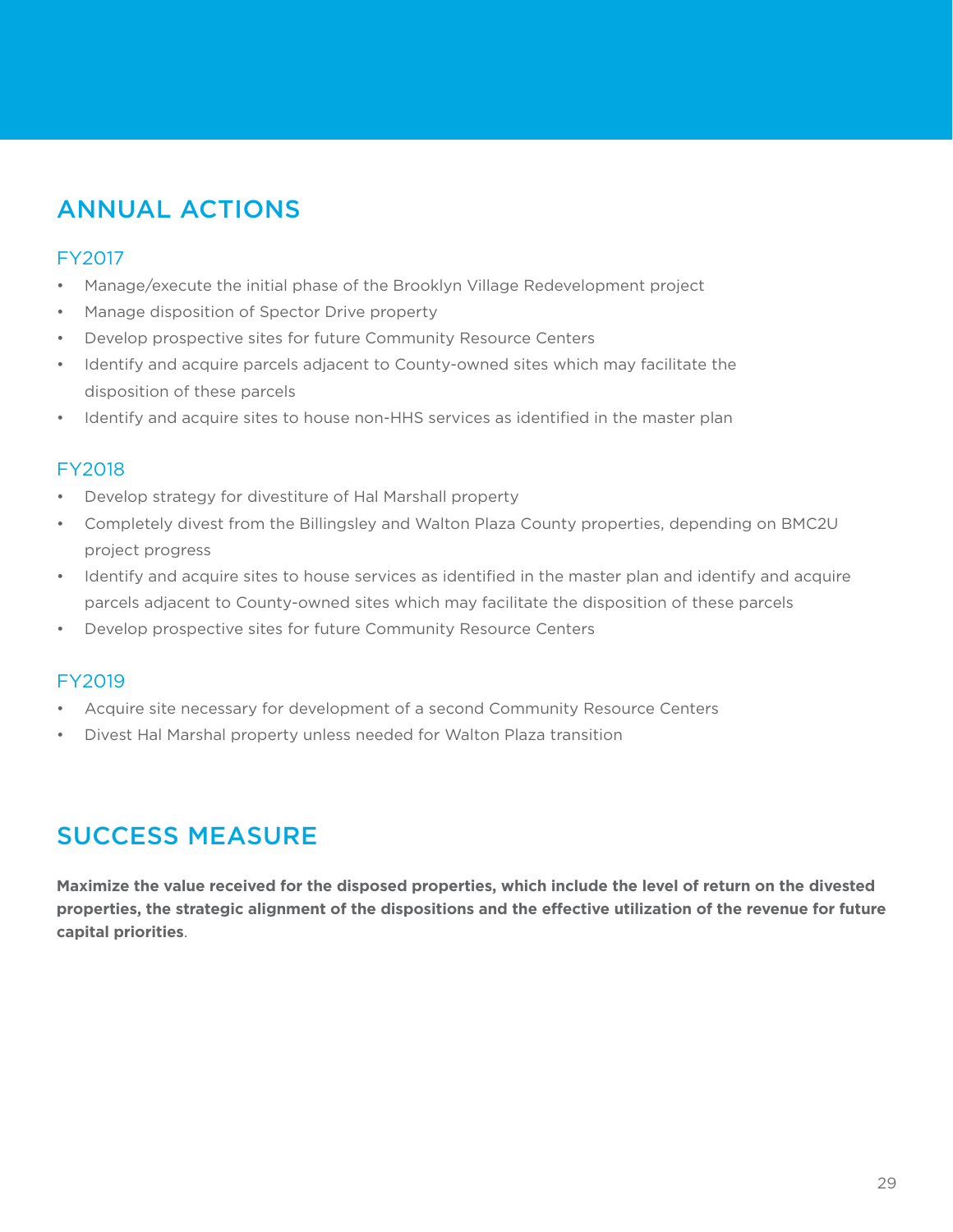The Government Facilities Master Plan (2015-2030) will result in a fundamental transformation of the way the County delivers Health and Human Services (HHS) through an Integrated Service Delivery Model. In addition, the County is managing the design and construction of projects needed to implement the Bringing Mecklenburg County to You (BMC2U) concept, detailed in Key Initiative 5.

The planned Community Resource Centers (CRCs) are crucial to the development of integrated services in the County and are critical to providing cohesive and comprehensive care to our HHS customers. The County's renovated and restructured Valerie C. Woodard facility will serve as the CRC model's pilot location. This prototype CRC is being developed around the Integrated Service Delivery Model and consolidates HHS service delivery in one location. This facility will include a consolidated call center and integrated mail room to streamline workflow and resident access to services.

Currently, the County's HHS division is separated into five departments, which can lead to fragmentation

and inefficient service. The Integrated Service Delivery Model works towards taking these separate departments and building their interoperability. Under an integrated service model, residents will be able to apply for multiple HHS services in one location. FY2016 focused on the assessment and analysis of the CRC prototype, and the FY2017 and FY2018 goals will be focused on proposing procedures and policies, creating CRC management and workflow, and implementing and opening the CRC Prototype.

The establishment of the CRC is meant to bring a more integrated and comprehensive approach to HHS services to the community. Sharing data between Social Services, Child Support Enforcement, Community Support Services, Public Health and Behavioral Health will allow the County to serve community members in a more holistic way. This is a core principle behind the County's enterprise planning strategy - allowing for a more seamless and responsive approach to serving residents.

### **OUTCOMES**

- **1. Fully functional Community Resource Center at Valerie C. Woodard Center**
- **2. Integrated data sharing methodology implemented across Health and Human Services**
- **3. Fully functional consolidated HHS mail-room function**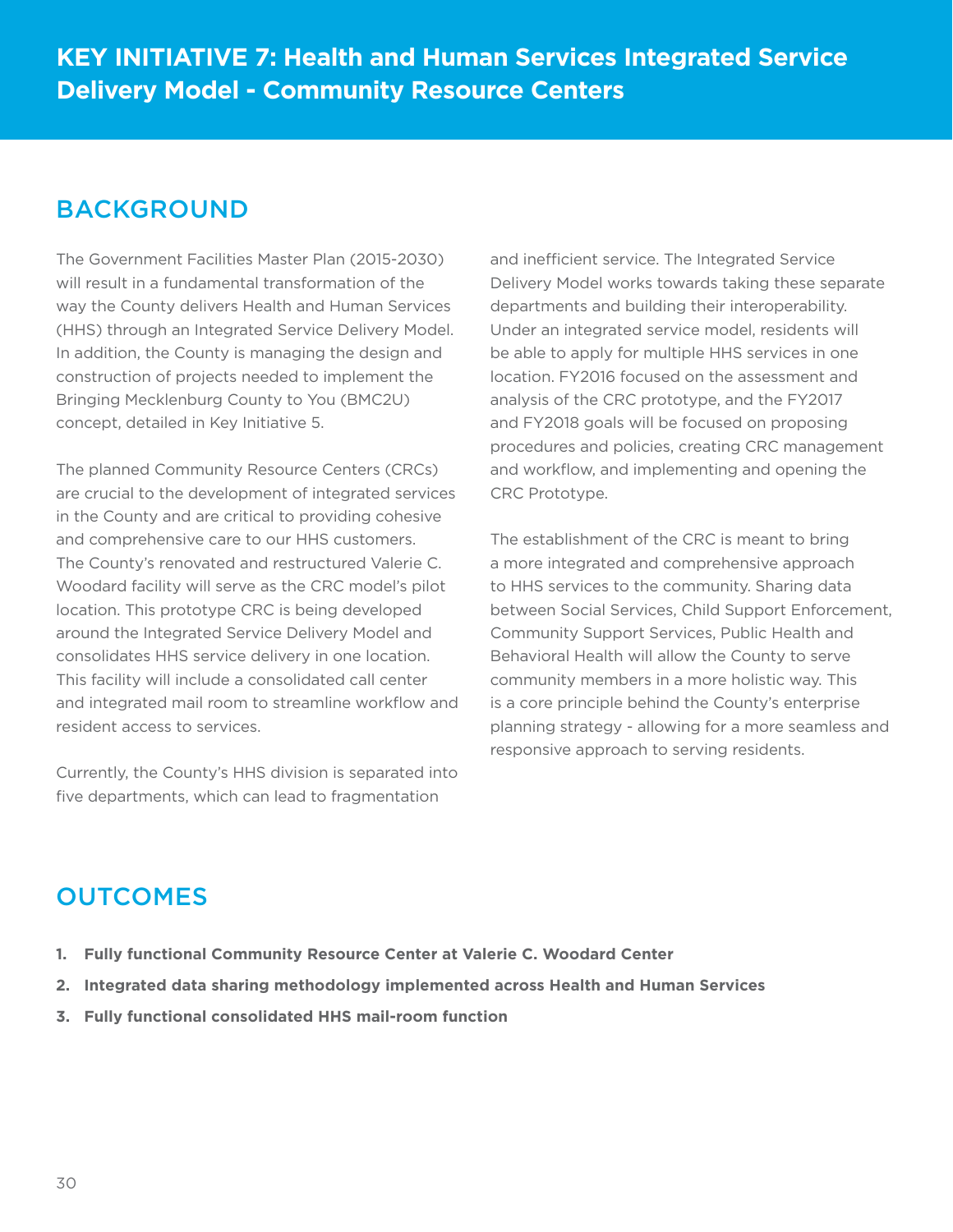#### FY2017

- Implement the planned Mail-Room merge for HHS services
- Complete feasibility determination for HHS consolidated call center
- Determine needed technology, construction and employee roles and responsibility at Valerie C. Woodard
- Develop strategic road map for data sharing between HHS Services
- Identify legal/systemic barriers for data sharing due to state and federal requirements
- Create strategy for influencing change to external barriers

#### FY2018

- Open initial Community Resource Center at Valerie C. Woodard
- Implement permissible data sharing practices for HHS
- Implement findings from HHS consolidated call center review

#### FY2019

- Develop/implement data sharing practices for HHS
- Evaluate efficiency/effectiveness of the initial CRC operations and develop refined model for future expansion

### SUCCESS MEASURE

**Implementation of all projects and successful cross-department collaboration in planning of the stated outcomes.**